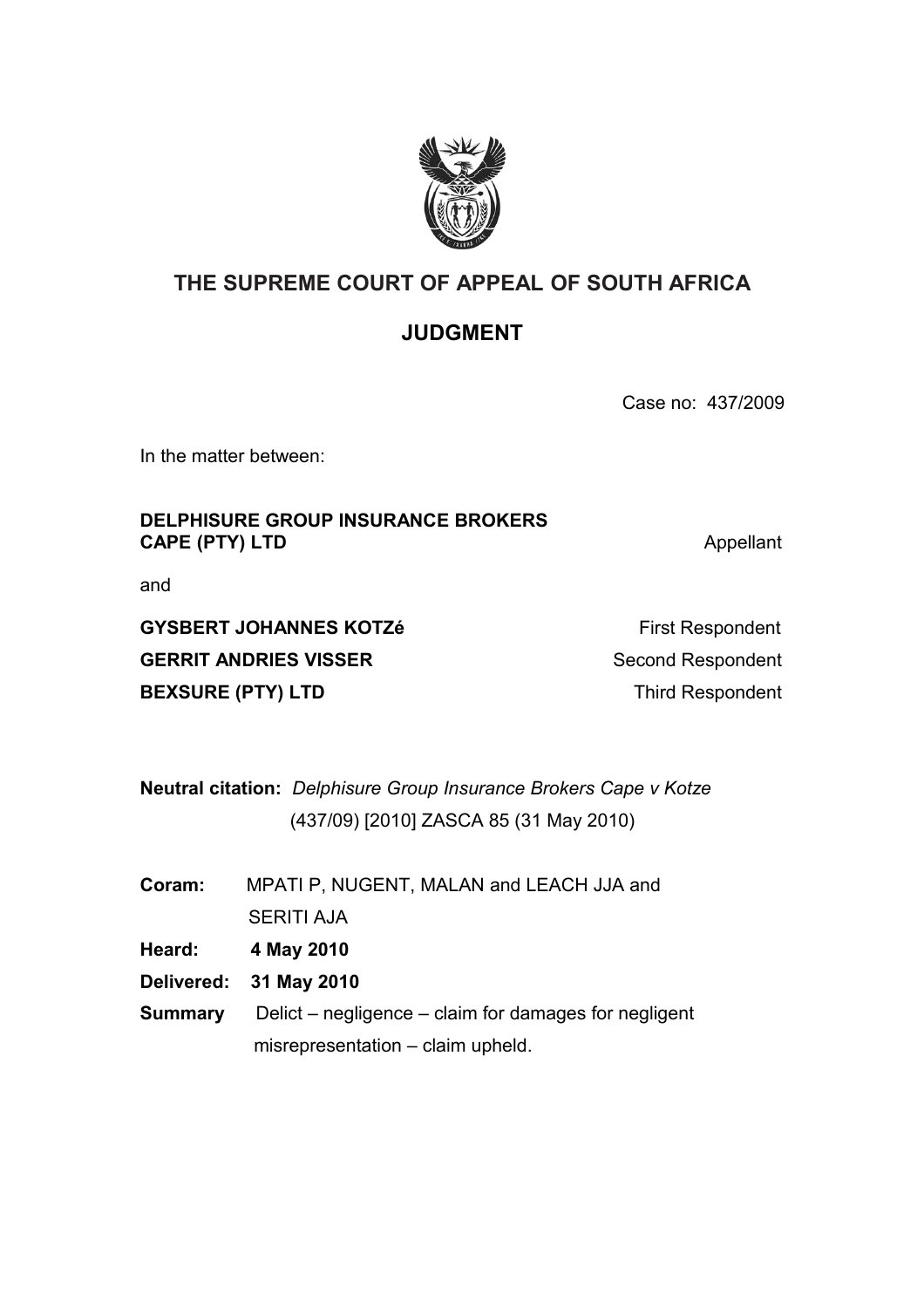#### ORDER  $\mathcal{L}_\text{max}$  , and the contract of the contract of the contract of the contract of the contract of the contract of the contract of the contract of the contract of the contract of the contract of the contract of the contr

 $\mathcal{L}_\text{max} = \mathcal{L}_\text{max} = \mathcal{L}_\text{max} = \mathcal{L}_\text{max} = \mathcal{L}_\text{max} = \mathcal{L}_\text{max} = \mathcal{L}_\text{max} = \mathcal{L}_\text{max} = \mathcal{L}_\text{max} = \mathcal{L}_\text{max} = \mathcal{L}_\text{max} = \mathcal{L}_\text{max} = \mathcal{L}_\text{max} = \mathcal{L}_\text{max} = \mathcal{L}_\text{max} = \mathcal{L}_\text{max} = \mathcal{L}_\text{max} = \mathcal{L}_\text{max} = \mathcal{$ 

**On appeal from:** Western Cape High Court (Cape Town) (Ms Acting Justice Dicker sitting as court of first instance):

- 1. The appellant's appeal in respect of the claim of the first respondent is dismissed.
- 2. The appeal in respect of the claim of the second respondent is upheld, and para 3 of the order of the court a quo is set aside and substituted with the following:

'The second plaintiff's claim against the second defendant is dismissed, and the second plaintiff is to pay 30 per cent of the second defendant's costs.'

- 3. The appellant is to pay the first and third respondent's costs of appeal, such costs to include the costs of two counsel where so employed.
- 4. The second respondent is to pay 30 per cent of the appellant's costs of appeal, such costs to include the costs of two counsel.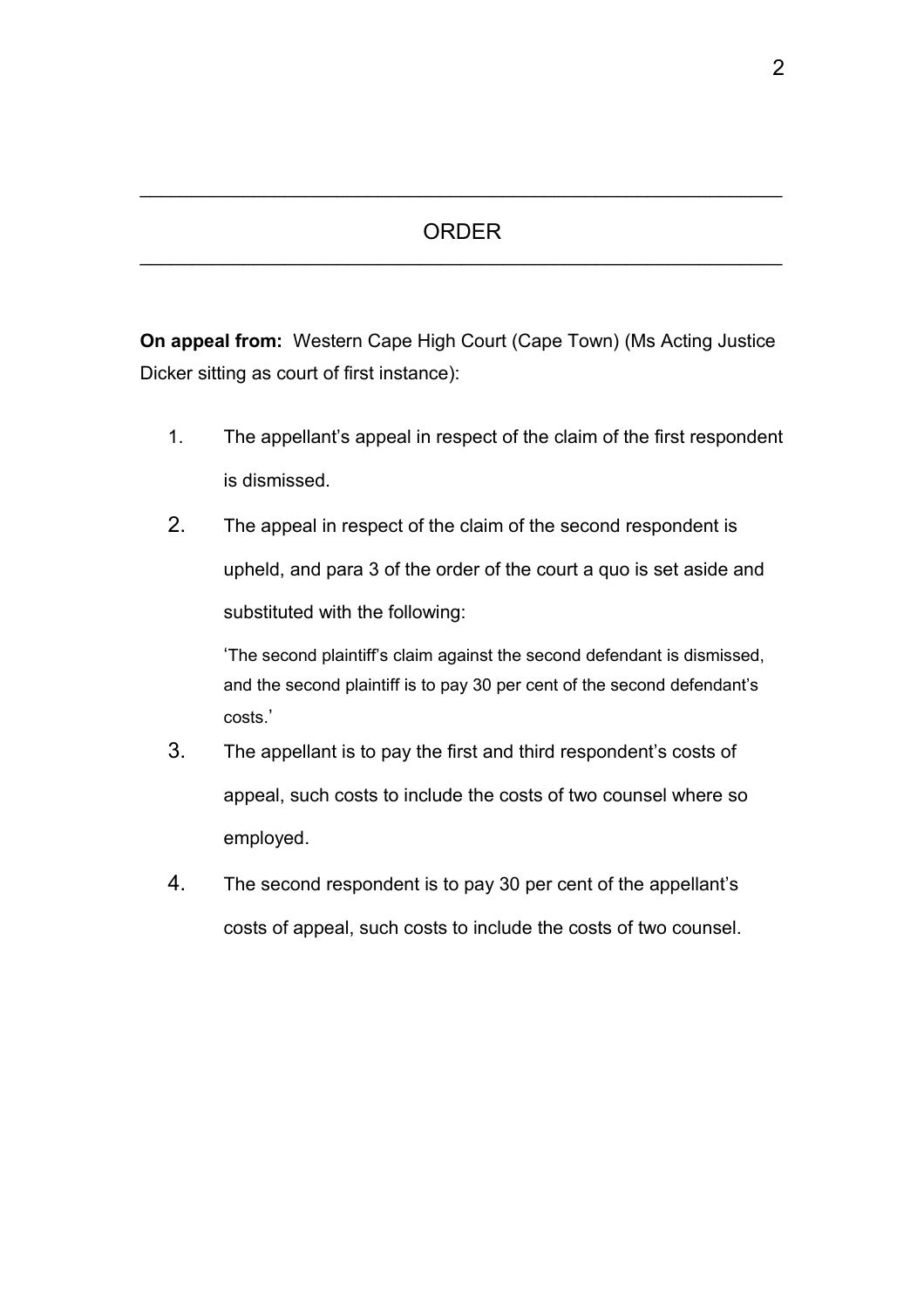#### JUDGMENT  $\mathcal{L}_\text{max}$  , and the contract of the contract of the contract of the contract of the contract of the contract of the contract of the contract of the contract of the contract of the contract of the contract of the contr

 $\mathcal{L}_\text{max} = \mathcal{L}_\text{max} = \mathcal{L}_\text{max} = \mathcal{L}_\text{max} = \mathcal{L}_\text{max} = \mathcal{L}_\text{max} = \mathcal{L}_\text{max} = \mathcal{L}_\text{max} = \mathcal{L}_\text{max} = \mathcal{L}_\text{max} = \mathcal{L}_\text{max} = \mathcal{L}_\text{max} = \mathcal{L}_\text{max} = \mathcal{L}_\text{max} = \mathcal{L}_\text{max} = \mathcal{L}_\text{max} = \mathcal{L}_\text{max} = \mathcal{L}_\text{max} = \mathcal{$ 

LEACH JA (MPATI P, NUGENT, MALAN JJA and SERITI AJA concurring):

[1] This case involves a delictual claim for pure economic loss suffered as a result of a misrepresentation of fact. The first and second respondents farm wheat in the Piketburg district of the Western Cape. The appellant ('Delphisure') is an insurance brokerage that devised a crop insurance product known as Farmsure which was marketed by the third respondent ('Bexsure') for the 2004 growing season. Both the first and second respondents applied for Farmsure insurance, but it later transpired that no such product in fact existed as, despite all its efforts, Delphisure had not succeeded in having it underwritten by an insurer. When their crops failed, the first and second respondents instituted action in the High Court, Cape Town against both Delphisure and Bexsure whom they alleged had misrepresented that the Farmsure product was in place, thereby causing them not to take out insurance with another insurer, Mutual and Federal Insurance Company Ltd ('Mutual & Federal'), and claiming as damages the amounts they would have been paid by Mutual & Federal if it had insured their crops. The claim succeeded solely against Delphisure (the court a quo held that Bexsure had not known that Farmsure did not exist at the material time). With leave of the court a quo, it appeals to this court against that decision.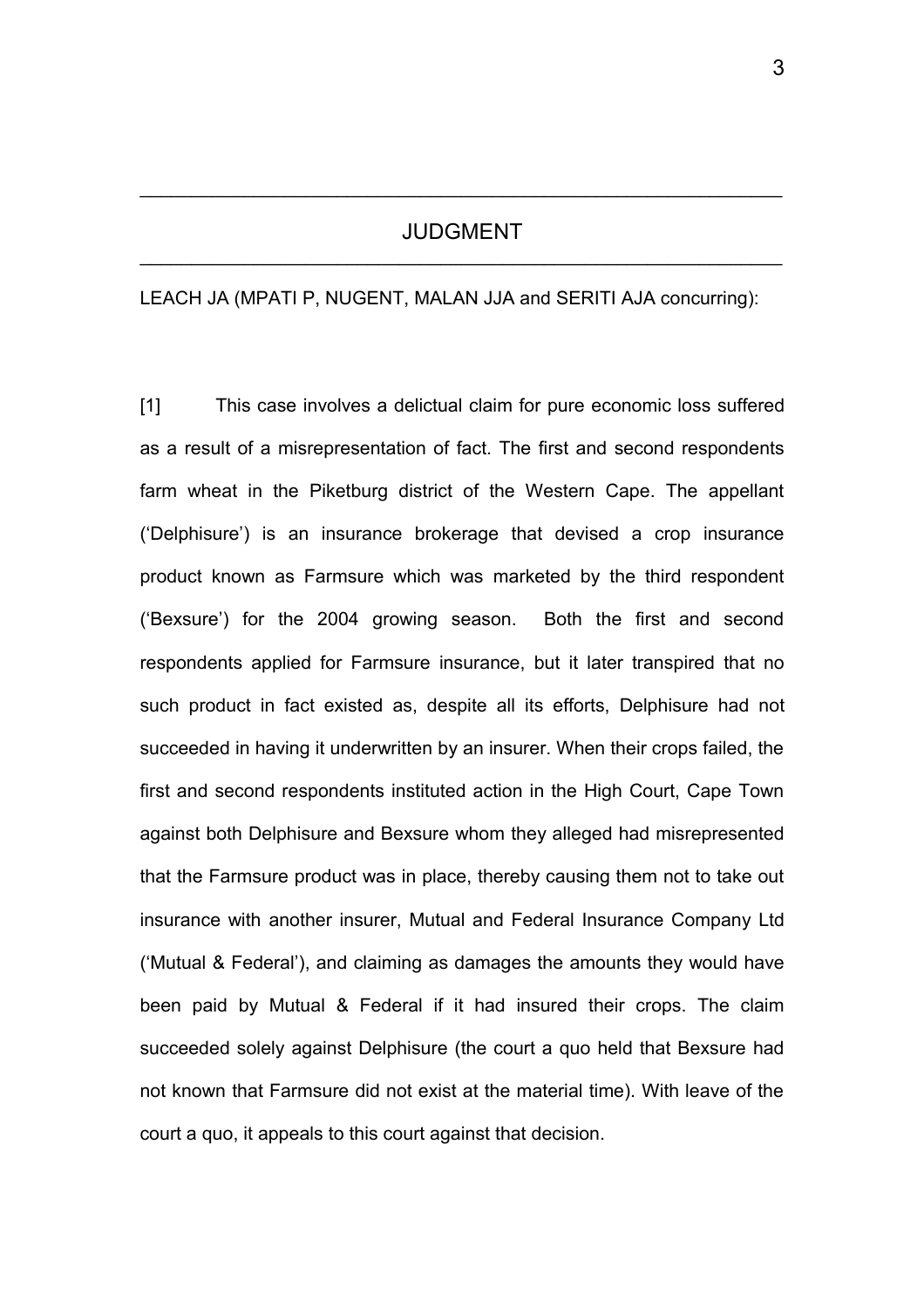[2] Not only does Delphisure sell insurance on behalf of insurance companies but it acts as an administrator of insurance products sold to third parties and is an accredited agent of the international insurer Lloyds of London ('Lloyds') on whose behalf it has been mandated to market a range of short term insurance policies. Farming in this country is an enterprise often afflicted by natural perils, and many farmers insure their crops against failure. In 2002 and 2003, Delphisure marketed a crop insurance policy in the Northern Cape. Underwritten by Lloyds and issued by the Cape Insurance Company Ltd, this was a policy devised for the benefit of the members of the Griqualand West Co-operative Society. It generated considerable interest and Mr 'Vango' Kolovos, at the time Delphisure's general manager, was approached by a representative of Bester Feed & Grain Exchange (Pty) Ltd, a substantial player in the grain industry in the Western Cape that handled the wheat of several hundred wheat farmers, to ascertain whether it would be possible to arrange a similar crop insurance product for farmers in the Western Cape.

[3] Kolovos recognised crop insurance as being a potentially lucrative product, particularly in the Western Cape where wheat is produced on a large scale, and entered into negotiations involving the third respondent ('Bexsure), a company in the same stable as Bester Feed & Grain, as well of representatives of Lloyds, to see if it would be possible to devise a suitable product. In doing so, Kolovos attempted to devise an insurance model that would satisfy Lloyds' requirements to underwrite the product. Crucial to its acceptance were what Kolovos described as the necessary demographics,

4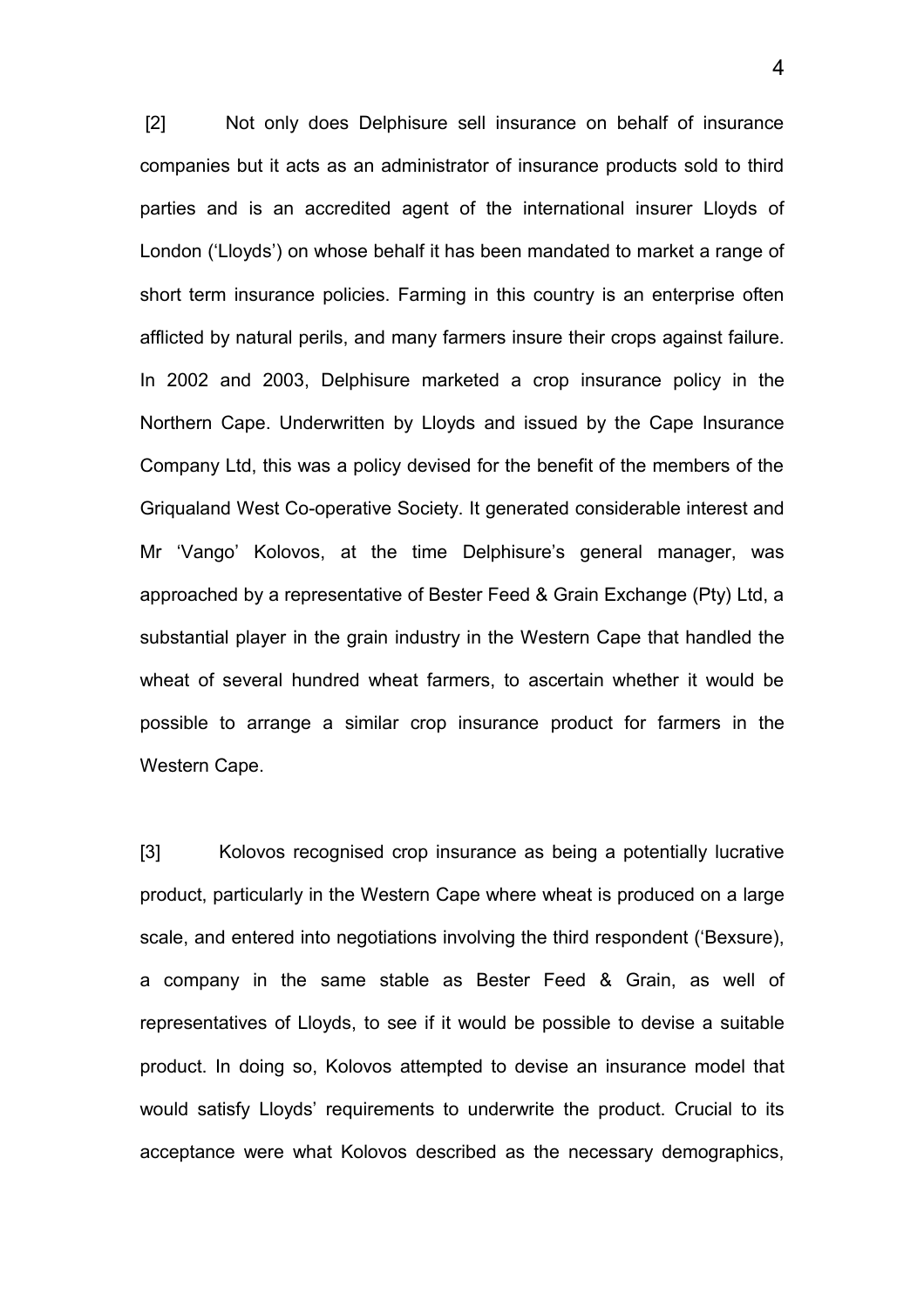which included the geographical situation of the farms to be insured, the likely quantities of wheat to be produced and insured, and the anticipated value of the insured risk. It was of importance to Lloyds for the risk to be spread, and consequently any model in which most of the farmers taking insurance were from the same district was regarded as undesirable as a localised crop failure in that district could hold disastrous consequences for an insurance underwriter.

[4] In addition, in order to provide a new product likely to sell, Kolovos had to come up with a model that had advantages over the products of competitors already in the market. In this regard, other insurers offered cover for no more than 65 per cent of a farmer's anticipated crop and did not offer so-called 'emergence cover' which insured farmers in the event of their crops not germinating and emerging from the ground. Indeed, the other cover available was conditional upon a certificate of emergence being issued once sufficient germination and emergence had taken place. Kolovos decided to better this in his model by providing for a product allowing a farmer an election to take up to 100 per cent crop cover and also to include emergence cover (the attraction of the latter being that if germination did not take place the farmers would still receive compensation for their production costs in preparing the soil and planting).

[5] All of this required ongoing consultations and negotiations. In a letter addressed to Kolovos on 25 February 2003, the financial director of Bexsure, after providing certain information relevant to a potential insurance product,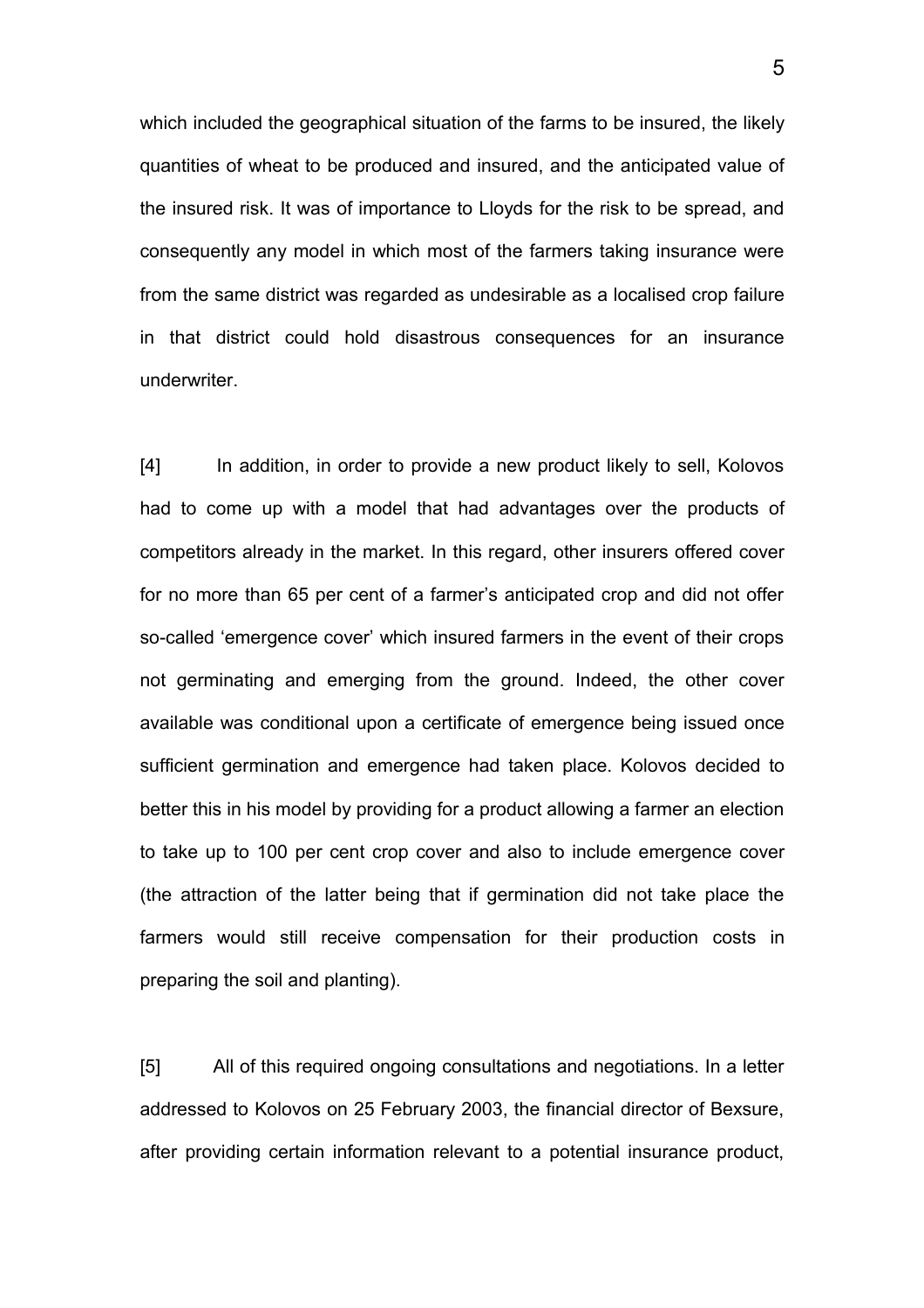concluded ' . . . we need to be assured that you will be able to supply us with a product as described with the necessary underwriting and legal requirements being met'. Kolovos responded by expressing the opinion that Bexsure's requirements were achievable but that it would be necessary to provide an extremely detailed presentation to insurers in London to obtain approval.

[6] It soon became clear that it was too late to arrange any insurance for the 2003 season and it was decided to attempt to do so in the following year. Consultations continued, during which Lloyds stated that the policy should use the terms of policies that were tried and tested. This led to the policy wording of Mutual & Federal's crop insurance being used, adapted to provide for both a choice of up to 100 per cent crop cover as well as emergence insurance. In addition, a schedule of premium rates was prepared and the product was given the name 'Farmsure'. The suggestion by Kolovos of a condition that at least half the farmers in each co-operative should take the cover was regarded by Bexsure as impractical, as Kolovos ultimately conceded. But despite all of this, Lloyds did not give Kolovos its unconditional support, and still needed to be persuaded by the demographics before agreeing to underwrite the product.

[7] Rumours about a new crop insurance product to be marketed by Bexsure began to do the rounds in the farming community of the Western Cape as the 2004 growing season approached. As a result, and as it was the intention for Farmsure to be marketed through farmers' co-operatives who

6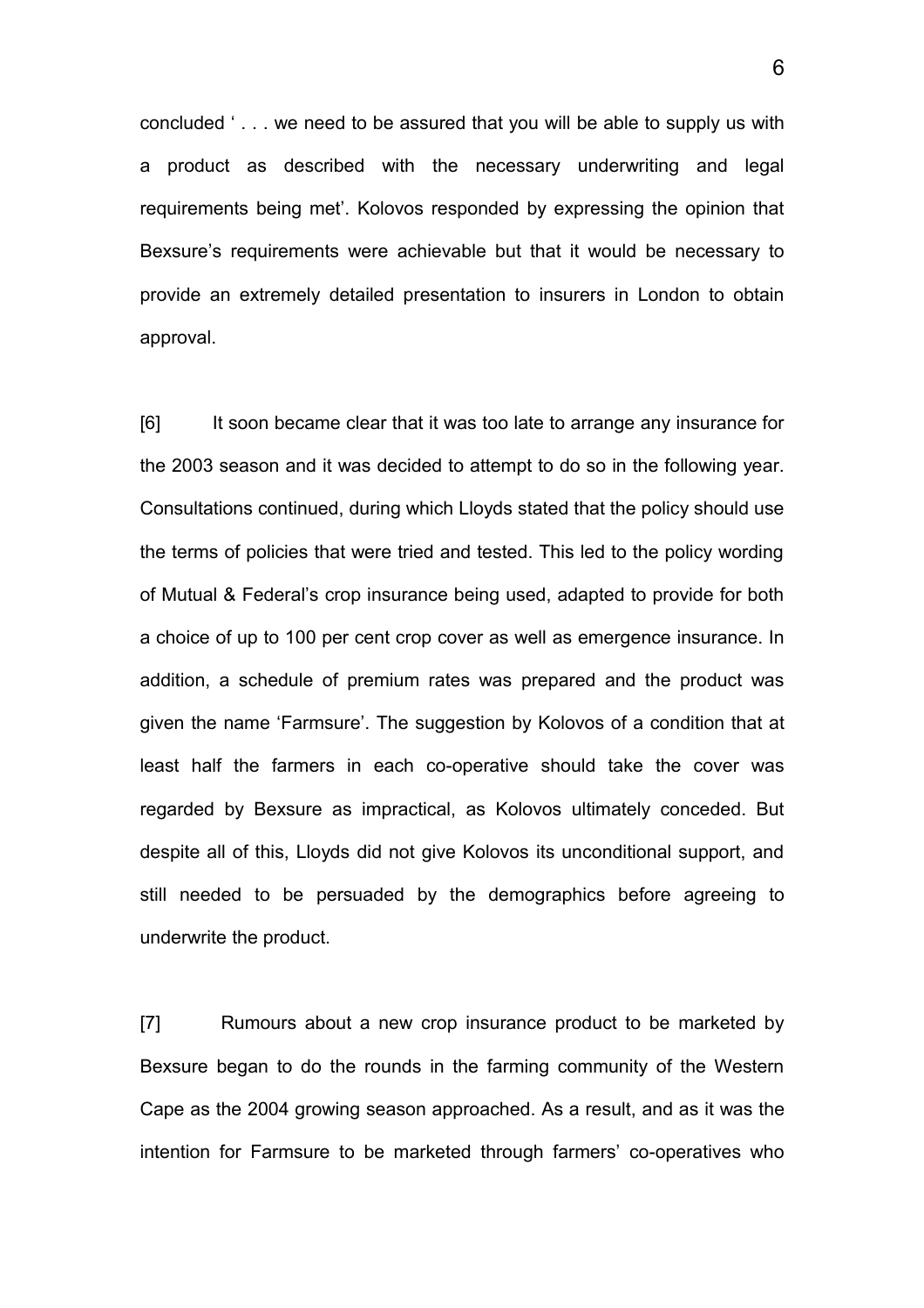would collect the premiums from their members by debiting their accounts, Bexsure arranged a meeting in Stellenbosch on 21 April 2004 to which it invited representatives of a number of co-operatives, including Mr Danie Gouws, an insurance consultant who was at the time employed by the cooperative known as Boland Agri. In addition, a number of private insurance brokers also attended, including Mr Le Roux van Wyk, who had persuaded Lizelle Scott (a director of Bexsure who was primarily involved in the marketing of Farmsure) to allow him to attend as he had a number of farming clients who were interested in the rumoured new crop insurance product.

[8] The meeting was addressed by Kolovos who, when he later testified, attempted to persuade the court a quo that he had explained that Farmsure was not yet in existence but was conditional upon acceptance by Lloyds, and that such acceptance was in turn conditional upon the demographics of the model being met by the number of sales, the amount of insurance that was taken up, the average percentage of the crops insured and the geographical spread of the farmers who purchased the product. As against this allegation, the weight of the evidence led from the witnesses Scott, Van Wyk and Gouws, was that Kolovos formally announced the Farmsure product, stated that it was fully underwritten by Lloyds and stressed its advantages by providing emergence cover and a choice of insurance for up to 100 per cent of the crop. In the light of the weight of this evidence and the inherent probabilities, the court below correctly found that Kolovos's evidence on this score could not be accepted and that he had indeed created the impression that the Farmsure product was available and was underwritten by Lloyds.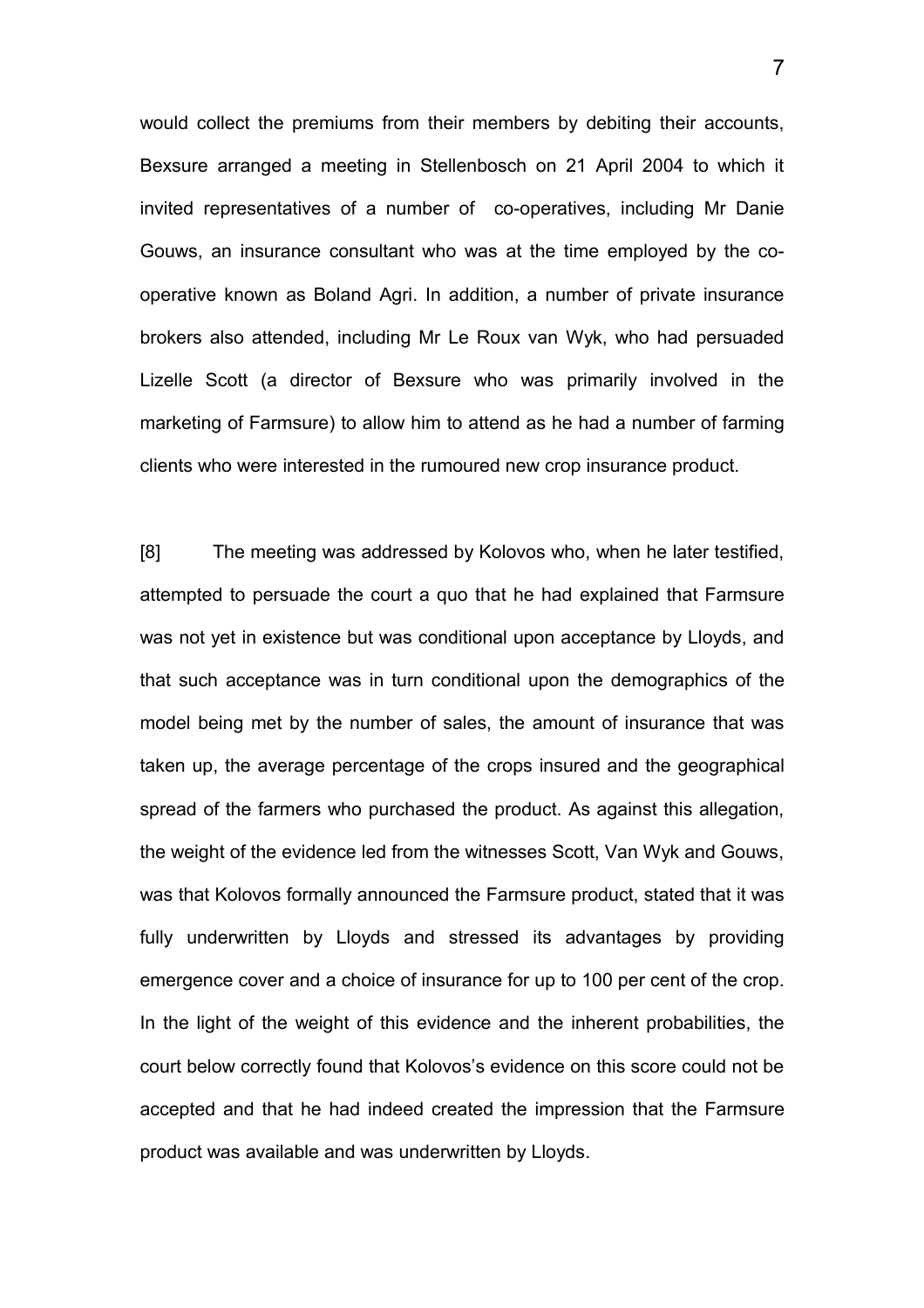[9] Presumably Kolovos did not make it plain that Lloyds had not yet approved the Farmsure policy as it would have been impossible to market non-existent insurance. However, he did ask the co-operatives to complete questionnaires in order to ascertain how many members in each co-operative were likely to insure their wheat crops during the forthcoming season, what premiums were likely to be generated, and the anticipated quantity of wheat likely to be insured. These completed questionnaires were returned to him within a day. As time was of the essence (farmers were due to begin planting within a few weeks and it had been agreed that the final cut-off date for Farmsure applications would be 10 May 2004) on 26 April 2004, Kolovos telefaxed the following letter to Bexsure:

'This serves to confirm and indicate the parameters of the anticipated insurance.

- 1. As per the attached, being the minimum figures for crop per each Co-op and the minimum in total to have a successful crop model.
- 2. Acceptance by Lloyds of London of the exclusion of the 50% ruling as indicated by your motivational letter.
- 3. Premiums to be paid by the Co-op or the farmers by no later than the end of the month of the effective date of the crop policy.
- 4. All policies to be written by no later than 10 May 2004.
- 5. Based on the presales figures, a final decision of acceptance will be made by the underwriter.

The crop certificates are in the process of being created and will be available by Wednesday 28 April.'

[10] The schedule attached to this letter contained a synopsis of the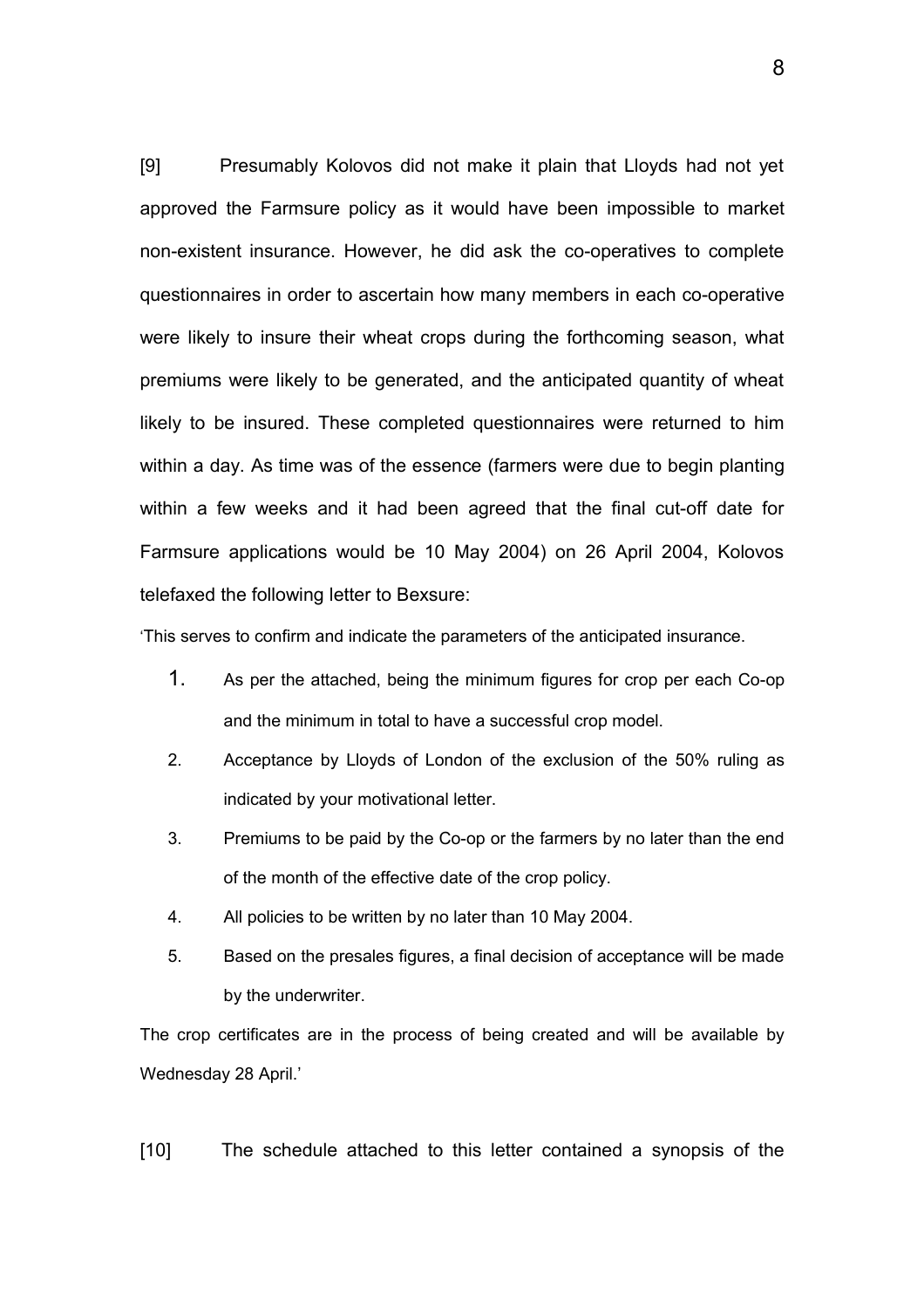information contained in the completed questionnaires, including details of the geographical areas in which the farmers who were likely to purchase Farmsure conducted their farming operations and the anticipated quantity of the crops that would be insured. Scott testified that on receipt of this letter she was both anxious and confused as she wanted urgently to start marketing the product and had understood Kolovos at the Stellenbosch meeting to say that it was in place. She therefore contacted him, and he advised her that everything was in fact in order but that she should not start marketing until he provided the necessary documentation. To that end, a Bexsure logo was emailed to Delphisure for incorporation onto application forms. These documents, once so prepared, were generated by Delphisure's computer system and made available to Bexsure.

[11] On 28 April 2004, Kolovos gave Scott the go-ahead to market Farmsure. As part of her marketing strategy, she arranged a meeting on 5 May 2004 at the Winkelshoek building at Piketberg, commonly known as the 'Rietdak'. This meeting was attended by a number of farmers, including the first and second respondents, both of whom had already applied to Mutual & Federal for crop insurance for the season. The application of the first respondent had already been accepted, although it was conditional upon the issue of an emergence certificate, while that of the second respondent was subject to approval after an inspection of his farm had been conducted (an issue to which I shall return in due course). However, both had been so intrigued by the rumours of the Farmsure product that they had arranged for their insurance broker, Van Wyk, to obtain quotations of the anticipated cost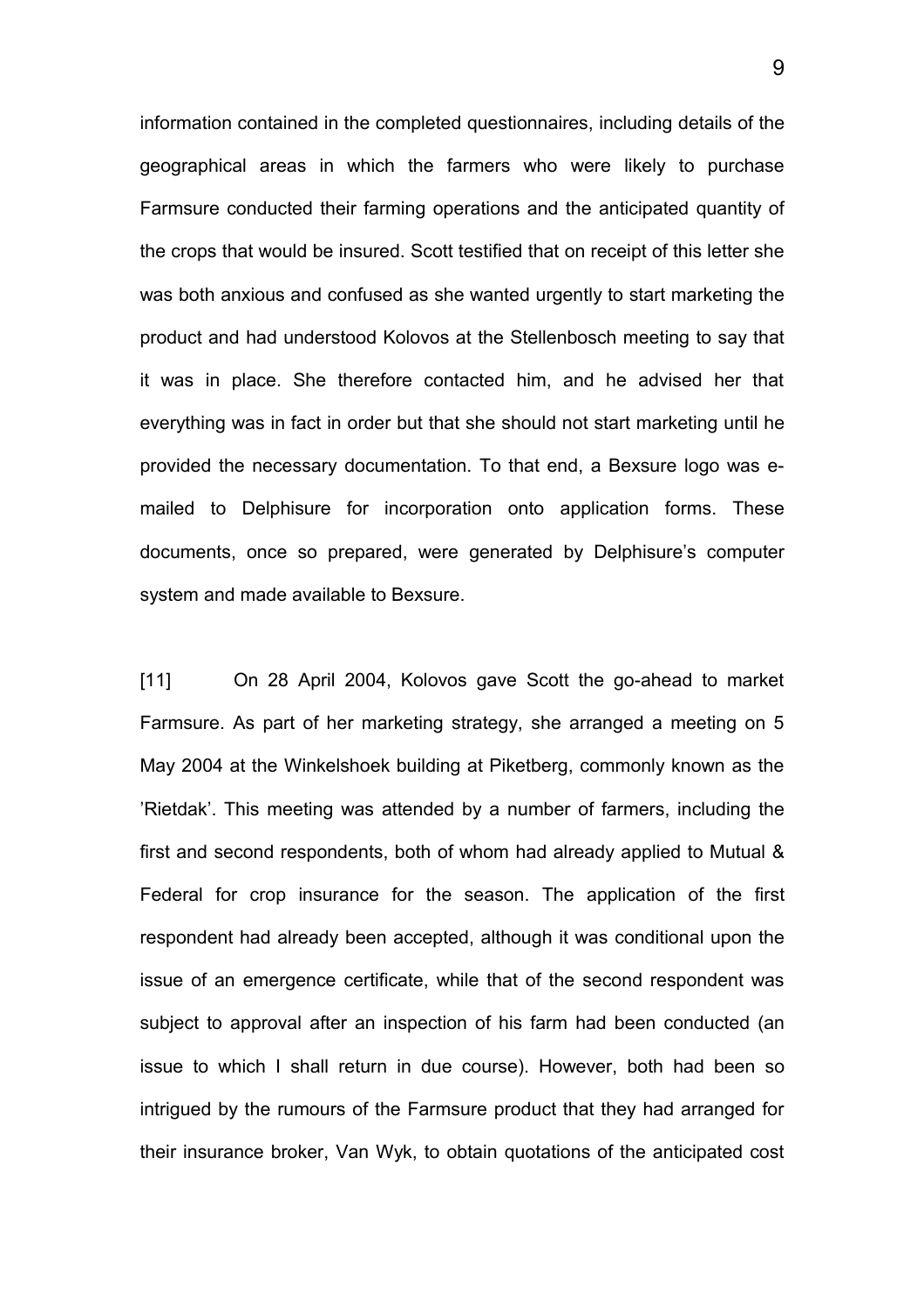of premiums from Bexsure on their behalf.

[12] At the meeting, Scott gave details of what Farmsure offered, explained that the cut-off date for applications was 10 May 2004 and informed those present that the product was in existence and was fully underwritten by Lloyds. The first and second respondents found the product to be so attractive that, immediately after the meeting, they both contacted their broker, Van Wyk, through whom they had placed their applications for crop insurance for the season with Mutual & Federal, and asked him to see if he could arrange for those applications to be withdrawn or cancelled. Van Wyk went ahead and succeeded in doing so. Meanwhile the first and second respondents applied to Bexsure for Farmsure insurance for the 2004 season.

[13] Unfortunately for all concerned, the sales of Farmsure for various reasons failed to meet the demographic requirements of Lloyds. Despite meetings and negotiations being held with various farmers and other interested parties, and attempts being made to attract underwriting from other quarters, none of which is necessary to detail for purposes of this judgment, it proved impossible to obtain underwriting for Farmsure which therefore never saw the light of day. While this was going on, the crops planted by the first and second respondents germinated but, despite their initial promise, ultimately failed due to adverse weather conditions. As the first and second respondents were left uninsured due to the Farmsure policies for which they had applied having been still-born and their Mutual & Federal applications having been cancelled, they were understandably aggrieved. And so, in due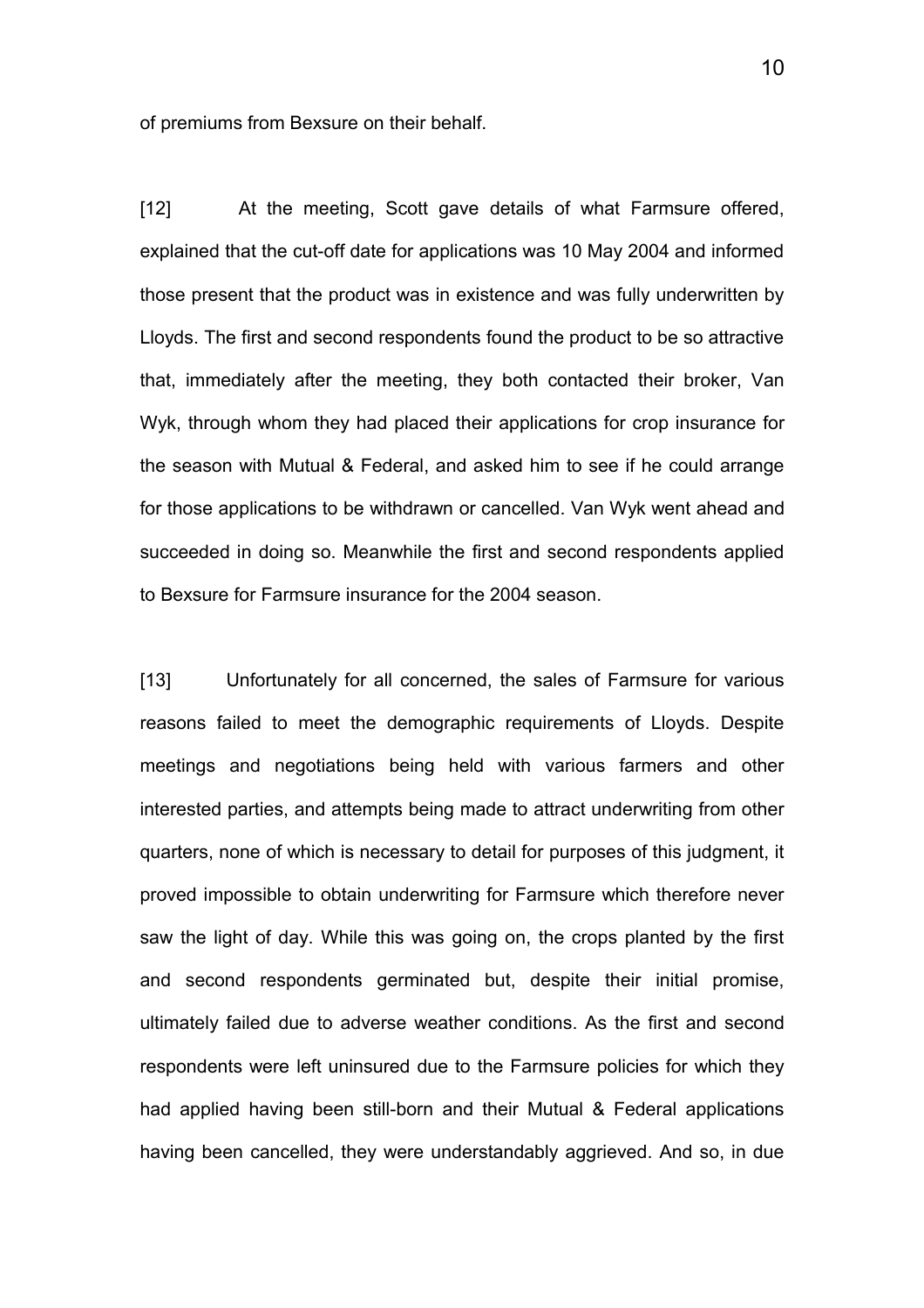course, they instituted action claiming the amounts they alleged they would have recovered from Mutual & Federal had they not cancelled their applications on the strength of Scott's misrepresentation at the Rietdak meeting that the Farmsure cover was in place and fully underwritten by Lloyds.

[14] It is convenient at this stage to consider Delphisure's contention that Scott knew at the time of the Rietdak meeting that the Farmsure product was not finally in place and was dependent upon the demographics obtained from the sales of the product being sufficient to persuade Lloyds to accept the model – it being its contention either that it could not be held responsible for Scott's failure to inform the meeting of the true state of affairs, alternatively, that even if it was responsible, Scott was a joint wrongdoer whose actions rendered Bexsure jointly and severally liable with it to the first and second respondents.

[15] Scott denied that she was aware that Farmsure still had to be accepted by Lloyds at the time and testified that Kolovos had brought her under the impression that everything was in order. It was argued by Delphisure that she could not be believed, particularly in the light of the fifth point in the letter of 26 April 2004 in which it was stated that a final decision on acceptance would be made by the underwriter based on the 'pre-sales figures' which, so it contended, were the figures which would be forthcoming after the policy had been marketed. This cannot be so. Not only would it be a contradiction in terms to refer to the figures of actual sales as a 'pre-sales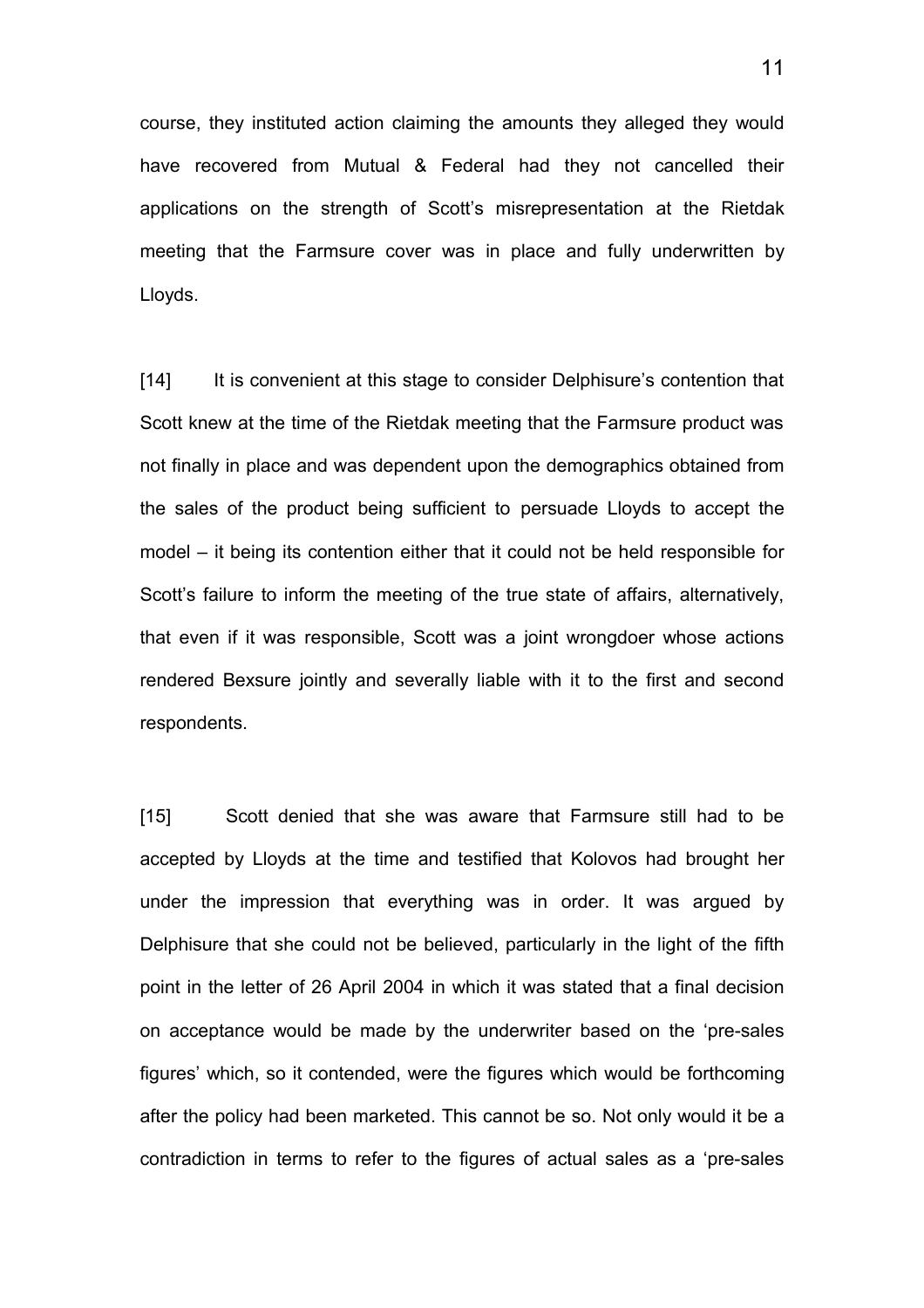figures' but, bearing in mind that the schedule attached to the letter contained an analysis of anticipated sales derived from the questionnaires which had been completed, the reference therein to pre-sales figures could only have meant those figures set out in the schedule. Accordingly, the letter meant only one thing, namely, that Delphisure was awaiting a final decision by the underwriter (Lloyds) to be taken on strength of the information set out in the schedule. Accordingly, when Kolovos later told Scott everything was in order and subsequently, on 28 April 2004, gave her the green light to go ahead to market Farmsure, she was entitled to think that on the strength of pre-sales figures attached to the schedule to the letter of 2 April, Lloyds had agreed to underwrite the product. In any event, Scott was not likely to go out and market a product which to her knowledge did not exist, and the probabilities are overwhelming that she only did so as she was under the impression that since 26 April Lloyds' requirements had been met and that it had agreed to underwrite the product. The argument that Scott was thus aware at the Rietdak meeting on 5 May that the Farmsure product was not in place cannot be sustained.

[16] This conclusion is relevant to the question of negligence, an issue to which I now turn, the test for which is so well known that it need not be repeated. In considering the question of negligence, it is necessary to consider the foreseeability of harm, an issue which is also relevant to the question of legal causation as I shall mention in due course.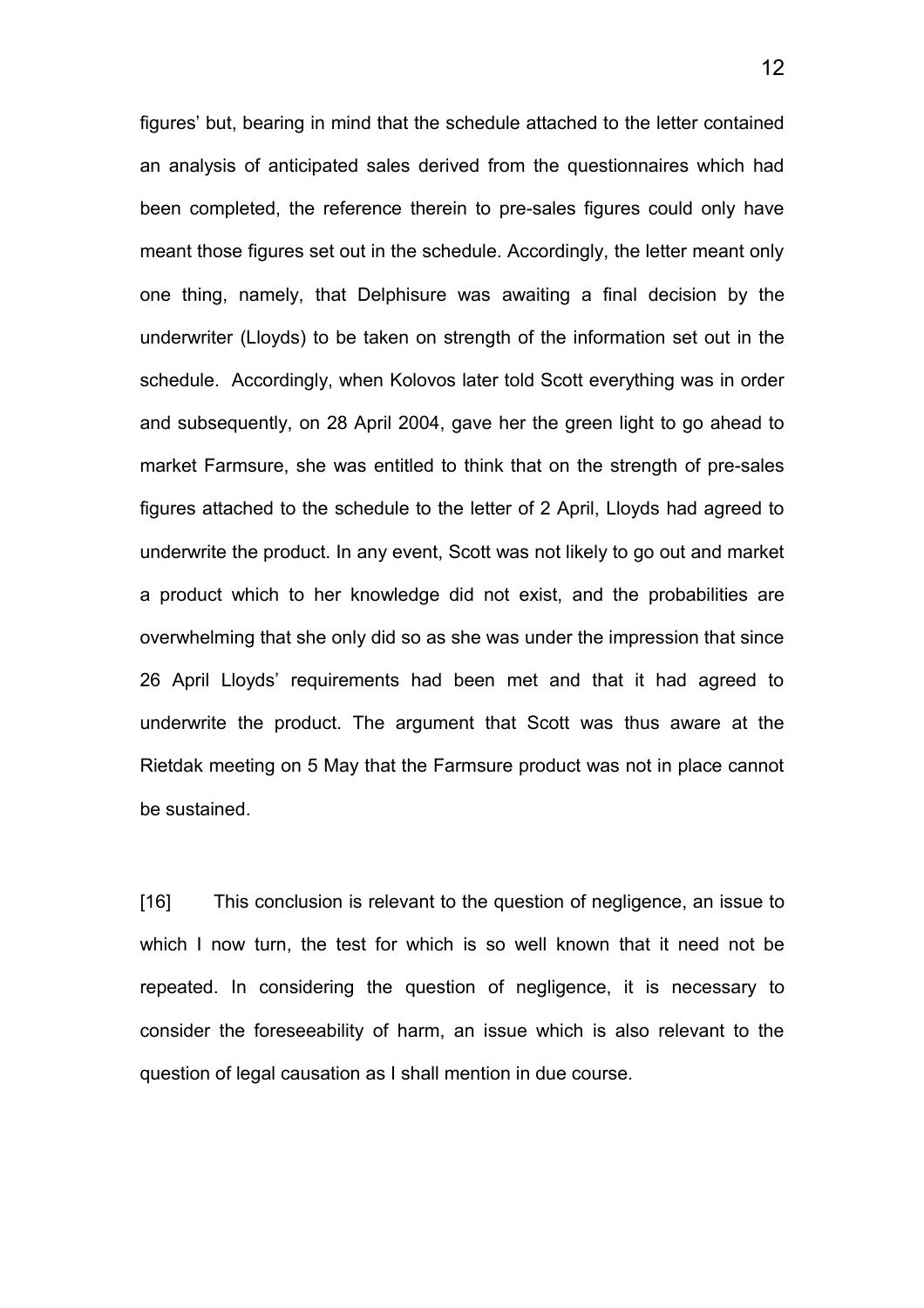[17] In regard to foreseeability, a reasonable person in Kolovos' position when he instructed Scott to commence her marketing operations would have appreciated that she would be under the false impression that Lloyds had agreed to underwrite Farmsure and that, in marketing the product, she would represent that it was available and underwritten by Lloyds. Indeed that would be a major marketing tool, and he therefore caused Scott to go out into the farming community to spread false information in order to sell crop insurance in the hope that the sales which were forthcoming would persuade Lloyds to agree to underwrite the product.

[18] In order to avoid the obvious consequences flowing from such conduct, counsel for Delphisure argued that it had not been reasonably foreseeable at the time that any farmer who applied for Farmsure cover would suffer a loss in the event of Lloyds ultimately declining to underwrite the product. This contention was based on the fact that no other crop insurance was available as all other insurers had already closed their applications for the 2004 season. Accordingly, so it was argued, the only farmers who it could be foreseen might apply for Farmsure cover were those who would not have been insured against crop failure in any event, and that a reasonable person would not have foreseen that farmers who had already applied for insurance cover would cancel or withdraw their applications in respect of that cover – or, at the very least, would only have foreseen that those who had already applied for insurance would only cancel such applications once they had applied for and been granted Farmsure insurance. Consequently, so the argument went, the loss suffered by the first and second respondents, who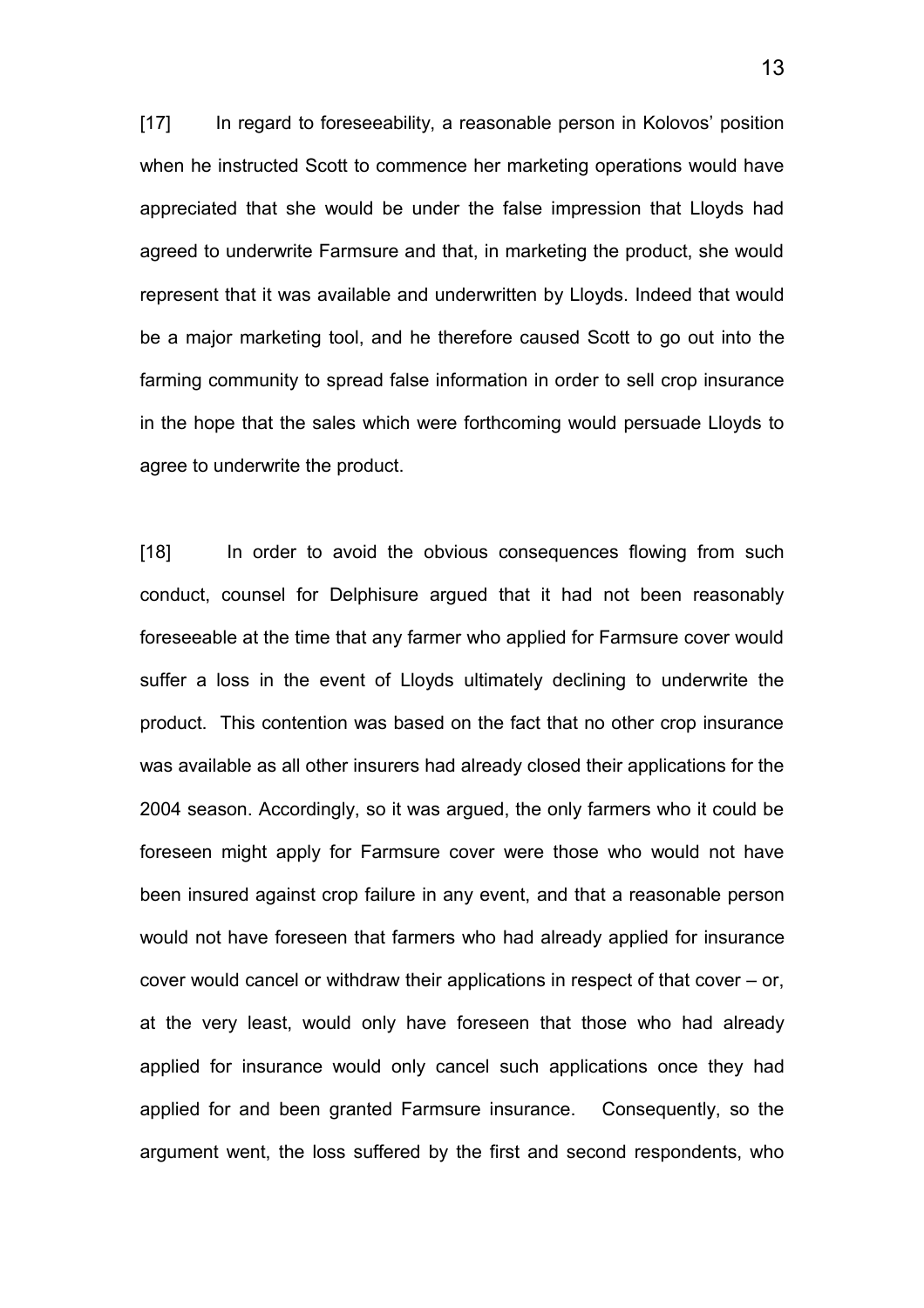had withdrawn their applications for crop cover from Mutual & Federal and who were left without cover when the Farmsure product was stillborn, was not reasonably foreseeable

[19] These contentions, too, must be rejected. Farmsure's selling point was that it was a product superior to the other crop insurance then available, offering both crop cover of up to 100 per cent and emergence cover – both of which were not elsewhere available. A reasonable person would therefore have realized that farmers who had already applied for crop insurance from competitors such as Mutual & Federal might seek to resile therefrom and apply for Farmsure insurance instead. The likelihood of such action was all the more real in the light of, first, the considerable interest and enthusiasm that Farmsure had generated in the farming community as had become apparent at the meeting at Stellenbosch on 24 April 2004, secondly, that even though the cut–off date for other insurances had passed such applications might not yet have been accepted (as was indeed the case with the application of the second respondent) and, thirdly, that even if such applications for other insurance products had been accepted, the insurance would still be conditional upon the issue of a certificate of emergence after germination of the crop, and that it was only at that stage that farmers who had applied for such insurance would be obliged to pay their premiums. As planting for the 2004 season was still to take place, the issue of emergence certificates and the obligation to pay premiums were still a long way off and, in these circumstances, a reasonable person in Kolovos's postion would have foreseen that farmers who had already applied for crop insurance for the 2004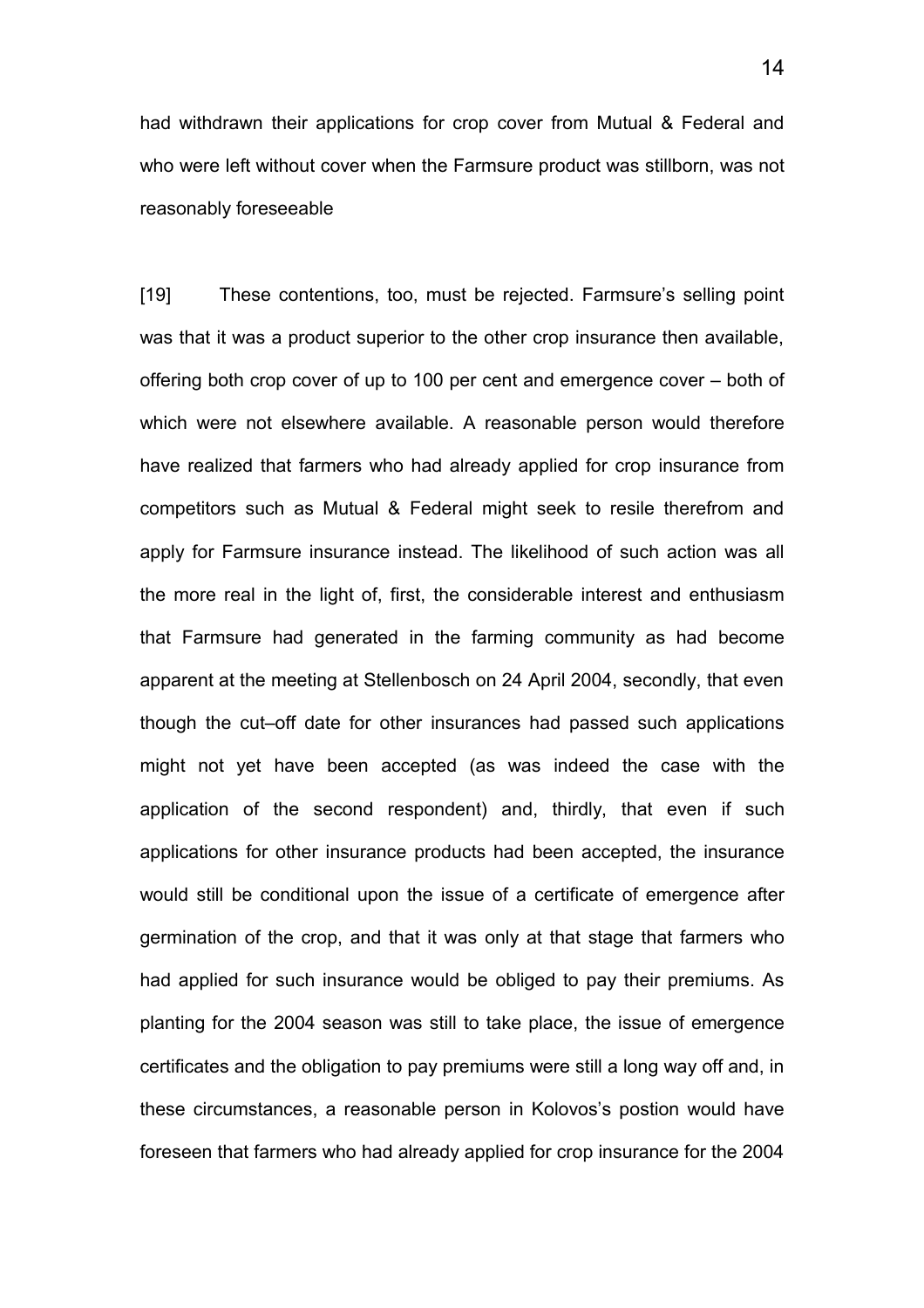season, on hearing of the considerable advantages of the Farmsure product, might well decide to cancel their applications for other insurance before they had to pay their premiums and, instead, apply for a Farmsure policy – and that in doing so they would not necessarily wait to see if their Farmsure applications were successful. After all, they would have no reason to think that those behind a new product would not wish to accommodate as much business as possible and reject their applications. Nor would they wish to run the risk of becoming obliged to pay crop insurance premiums to two different insurers. It was thus clearly foreseeable that farmers might well cancel the applications for crop cover that were still pending and, in that event, would be left without crop insurance for the 2004 season should Lloyds decline to underwrite Farmsure and would suffer financial loss if their crops were to fail. The loss suffered by the first and second respondents was therefore reasonably foreseeable.

 [20] Also relevant to the question of negligence is whether steps could have been taken to guard against the loss. It was a simple matter for Kolovos to have done so. All that was required of him was to tell the truth, something which would in any event have been expected from an honest insurance broker. Had he not misrepresented to Scott that the Farmsure product was fully underwritten by Lloyds when he instructed her to go out to market it, she would not have brought the first and second respondents under the impression that the Farmsure product was available. Although, as Kolovos emphasised, the Farmsure application form proclaimed that the insurance would only become effective upon acceptance of the application, that is a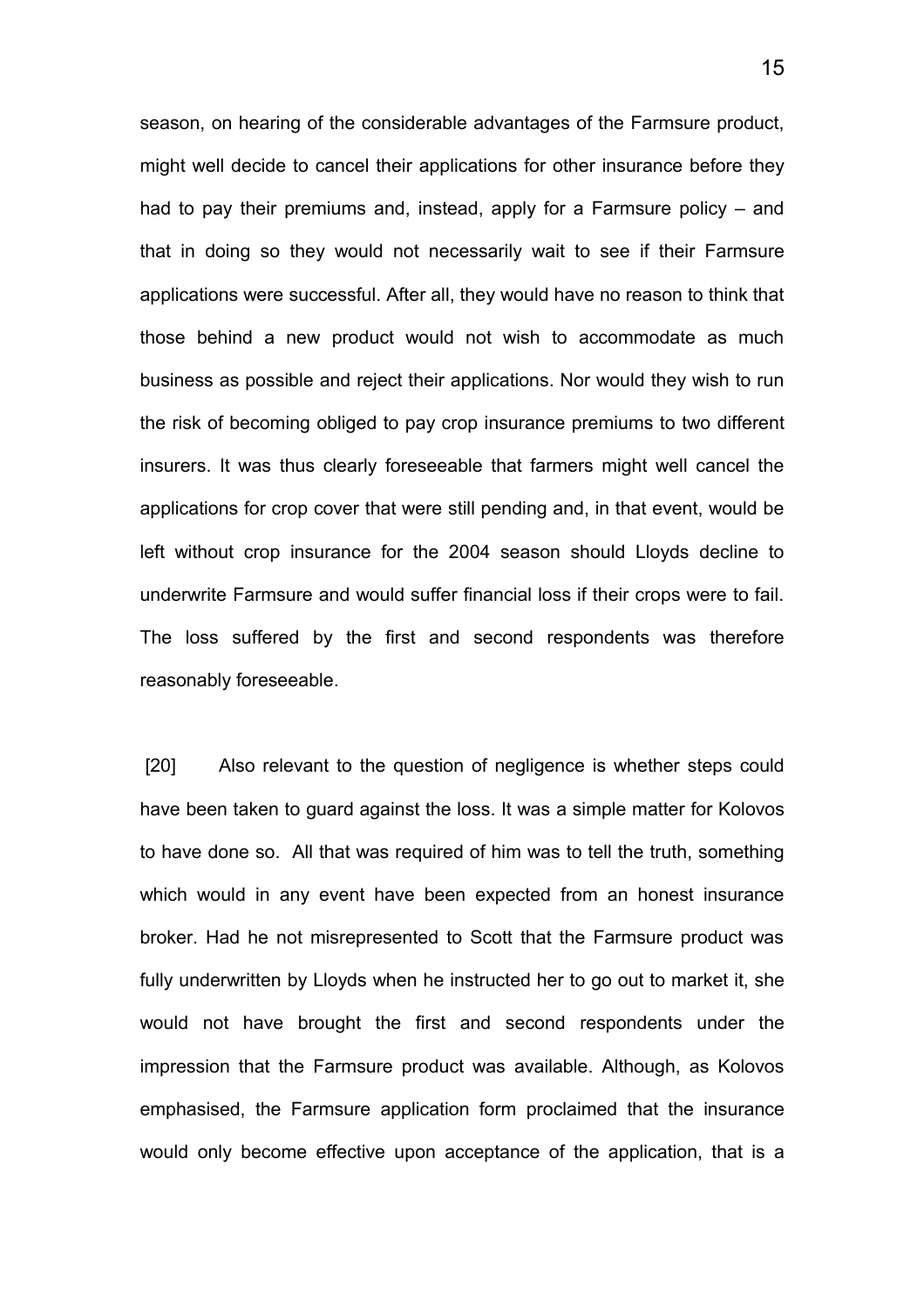standard term in all applications for insurance. And there is a considerable difference between representing, on the one hand, that an insurance policy exists but that an application has to be accepted before it becomes effective and, on the other, that an insurance policy does not exist and may only come into existence should the underwriter in the future agree to act as insurer. The standard terms of the policy if anything added to the misrepresentation of the existence of the product.

[21] Kolovos in fact took no steps to guard against the clearly foreseeable harm which might be suffered by persons in the position of the first and second respondents in the event of them being enticed into applying for Farmsure cover. In these circumstances, negligence on the part of Kolovos was clearly established, and the fact that Scott was the person who made the actual misrepresentation to the first and second respondents in marketing the policy on his instructions does not entitle Delphisure to escape responsibility.<sup>[1](#page-15-0)</sup>

[22] At the same time, Delphisure's argument that Scott was also negligent can be rejected. As I have said, there was no reason for her to have suspected that the Farmsure product had not been approved by Lloyds and she was clearly under the impression that the necessary underwriting was in place. That misunderstanding was a reasonable one, and I am not persuaded that the court a quo in any way erred in finding that Scott had not acted negligently in misrepresenting the position to the first and second respondents. Its finding in that regard must stand.

<span id="page-15-0"></span><sup>1</sup> *Ruto Flour Mills (Pty) Ltd v Moriates & another* 1957 (3) SA 113 (T) at 115F-116A.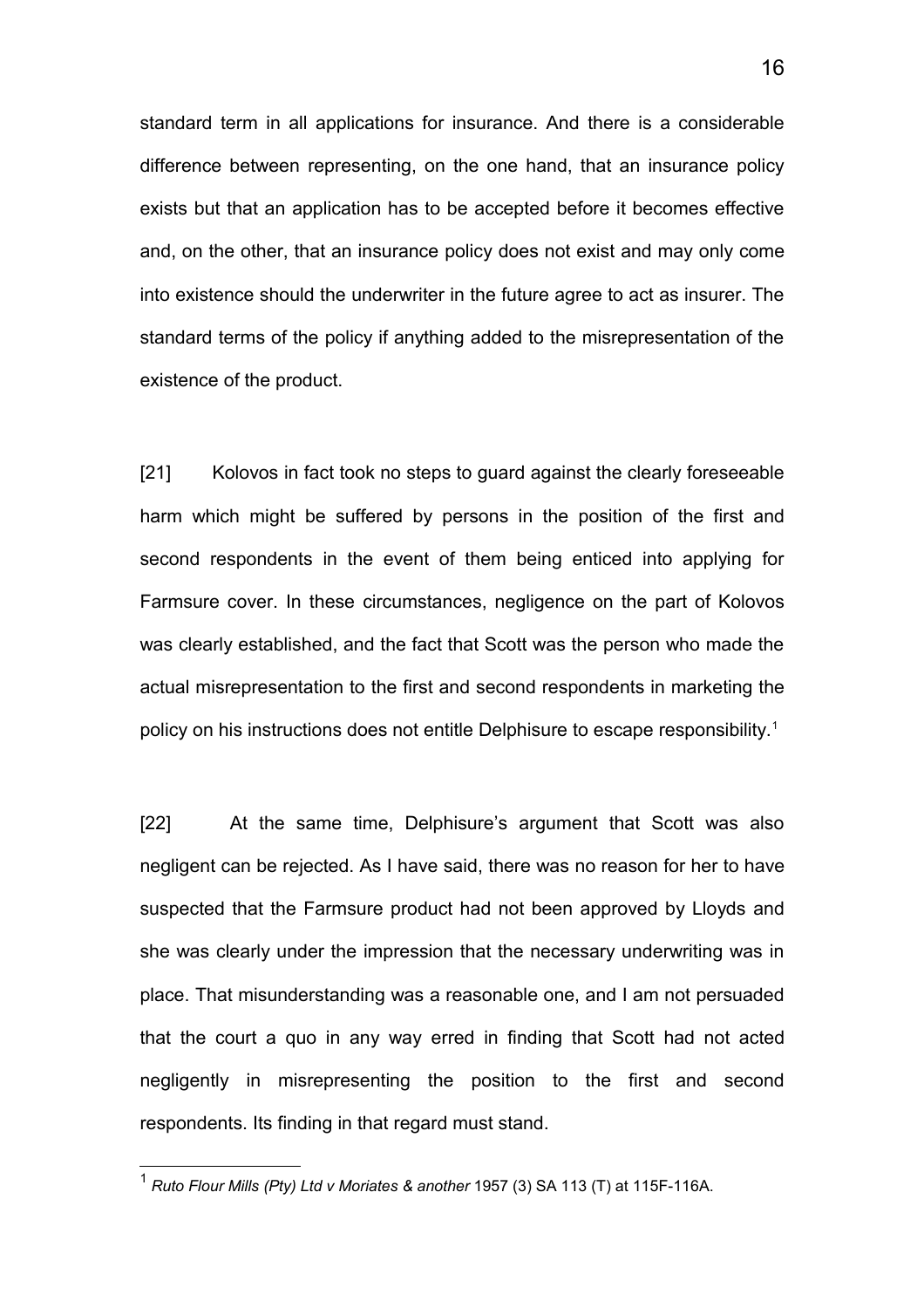[23] I turn now to consider the question of the wrongfulness of Kolovos's misrepresentation. Where a claim is for pure economic loss,<sup>[2](#page-16-0)</sup> even if the conduct causing such loss is negligent, it will only be regarded as unlawful and therefore actionable if there are public or legal policy considerations which require liability to follow for the damage it caused.<sup>[3](#page-16-1)</sup>

[24] As has been correctly observed, it is something of an understatement to say that liability always depends on the facts of each given case as there are certain categories of cases in which liability will almost indubitably follow.<sup>[4](#page-16-2)</sup> But each case must be considered on its own merits and there is no simple litmus test that can be applied to determine whether in all cases liability should follow. Despite that, in *Fourway Haulage SA (Pty) Ltd v SA National* Roads Ltd<sup>[5](#page-16-3)</sup> Brand JA expressed the view that our law has moved beyond the stage where liability will be dependent upon the 'idiosyncratic views of the individual judge as to what is reasonable and fair', and echoed the words of Nugent JA in *Minister of Safety and Security v Van Duivenboden[6](#page-16-4)* that 'what is called for is not an intuitive reaction to a collection of arbitrary factors but rather a balancing against one another of identifiable norms'. To that may be added that such a process involving criteria to which recognition has been given in the past as either favouring or operating against the recognition of

<span id="page-16-1"></span><span id="page-16-0"></span><sup>&</sup>lt;sup>2</sup> As that concept was explained in *Telematrix (Pty) Ltd t/a Matrix Vehicle Trading v Advertising Standards Authority* 2006 (1) SA 461 (SCA); [2006] 1 All SA 6 (SCA) para 1. <sup>3</sup> See eg Fourway Haulage SA (Pty) Ltd v SA National Roads Agency Ltd 2009 (2) SA 150 (SCA): [2008] ZASCA 134 para 12 and the cases there cited.

<span id="page-16-2"></span><sup>4</sup> *Telematrix* para 15.

<span id="page-16-3"></span><sup>5</sup> Para 21.

<span id="page-16-4"></span><sup>6</sup> 2002 (6) SA 431 (SCA) para 21.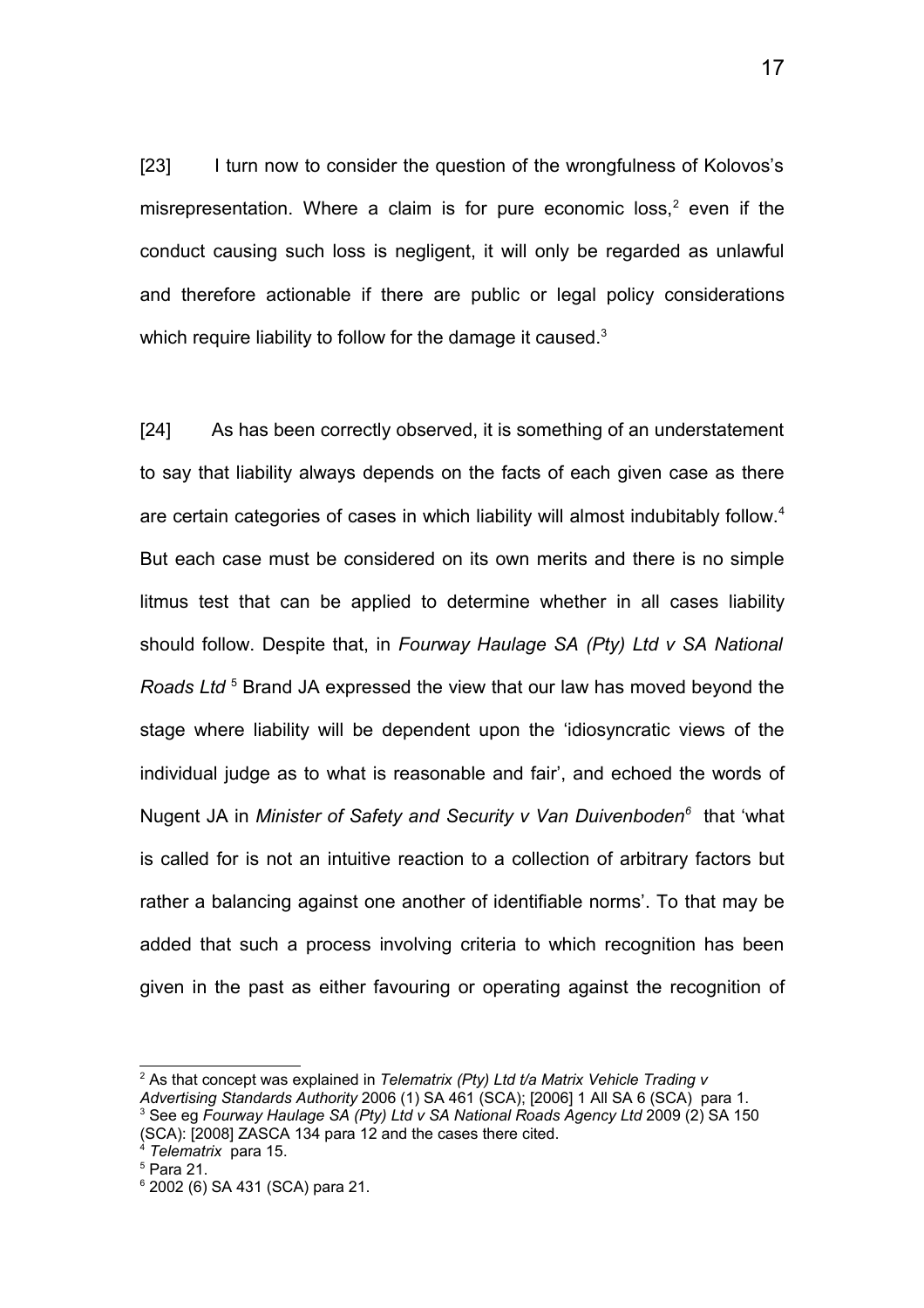liability will advance the cause of certainty in judicial decisions, a result to which it is always necessary to strive.

[25] Bearing that in mind, I turn to considerations of policy which are relevant. One important factor is of course the fear of so called 'boundless liability' and an appreciation that the law will recognise liability more readily where there is not a limitless number of claimants likely to bring a multiplicity of actions.<sup>[7](#page-17-0)</sup> Gleaned from previous decisions, important considerations to which regard may be had are the following (the list is not intended to be exhaustive):

- Whether the plaintiff was vulnerable to the risk (which would favour a finding of liability) or could have avoided it by contractual means such as disclaimer (which would operate against liability);
- Whether the extension of liability would impose an unwarranted burden on a defendant or, conversely, whether it would not unreasonably interfere with the defendant's commercial activities as the defendant was already under a duty to take reasonable care in respect of third parties;
- The nature of the relationship between the parties, contractual or otherwise;
- Whether the relationship between the parties was one of 'proximity' or closeness;
- Whether the statement was made in the course of a business context or in providing a professional service ;

<span id="page-17-0"></span><sup>7</sup> *Fourways* paras 23 and 24.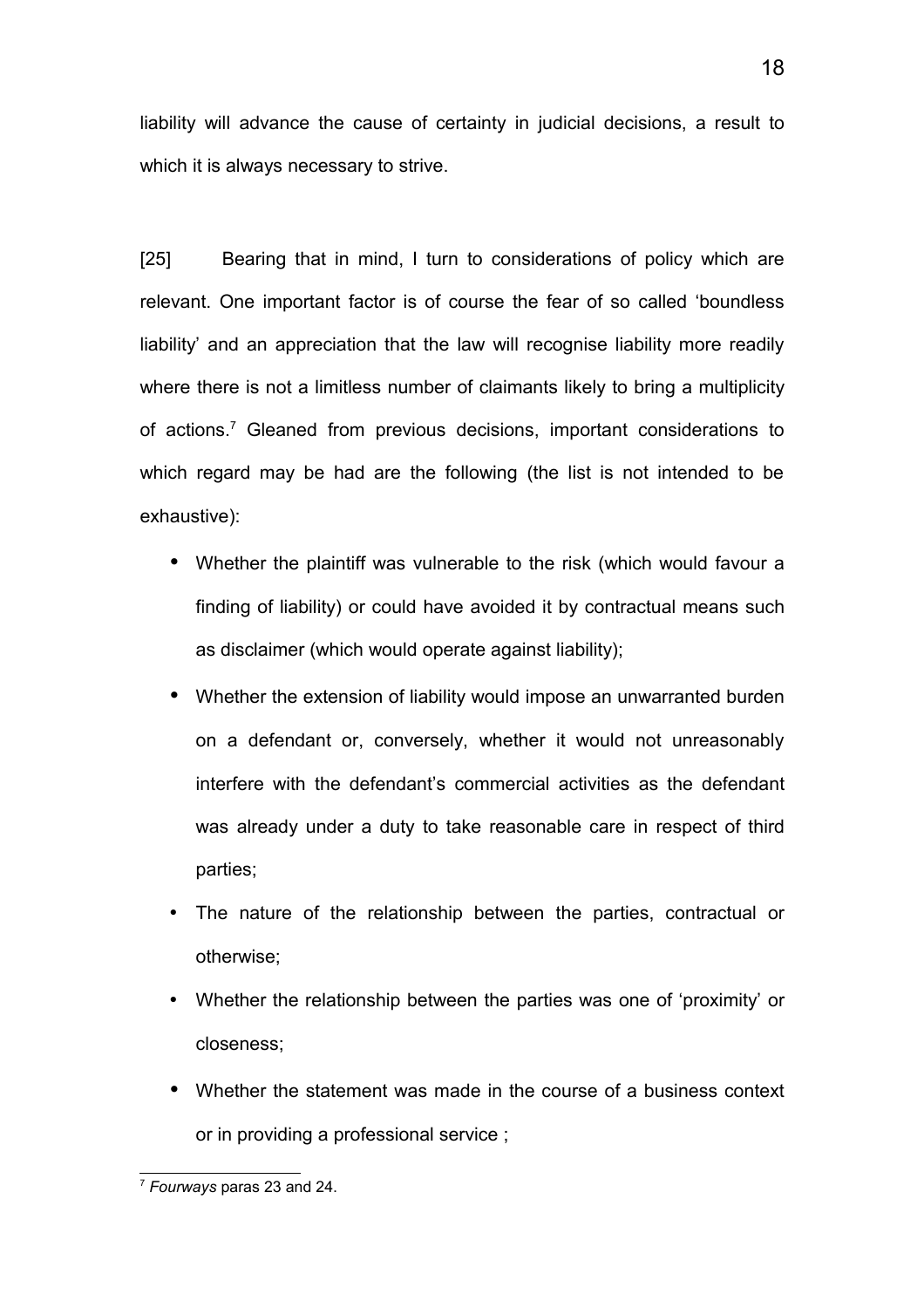- The professional standing of the maker of the statement;
- The extent to which the plaintiff was dependant upon the defendant for information and advice;
- The reasonableness of the plaintiff relying on the accuracy of the statement.

[26] In considering these factors, it is of considerable importance that this is not a case in which there is likely to be boundless liability involving an unlimited number of claimants. The misrepresentation was made to a limited class, being the farmers to whom Farmsure was offered. Counsel for Delphisure also correctly conceded that this was not a case in which the risk could have been avoided by contractual means or in which the extension of liability would impose an unwarranted burden upon Delphisure. It is also relevant that Kolovos knew that the representation that Lloyds had underwritten the Farmsure product was of great importance in persuading farmers to purchase it, and his misrepresentation in that regard was made in the course of his business by a man of substantial professional standing to parties who were vulnerable to the risk and were dependant upon him for the accuracy of the information.

[27] In the light of all the features that I have just mentioned, this is a clear case in which considerations of policy should impose liability for the negligent misrepresentation if it caused the loss suffered by the first and second respondents.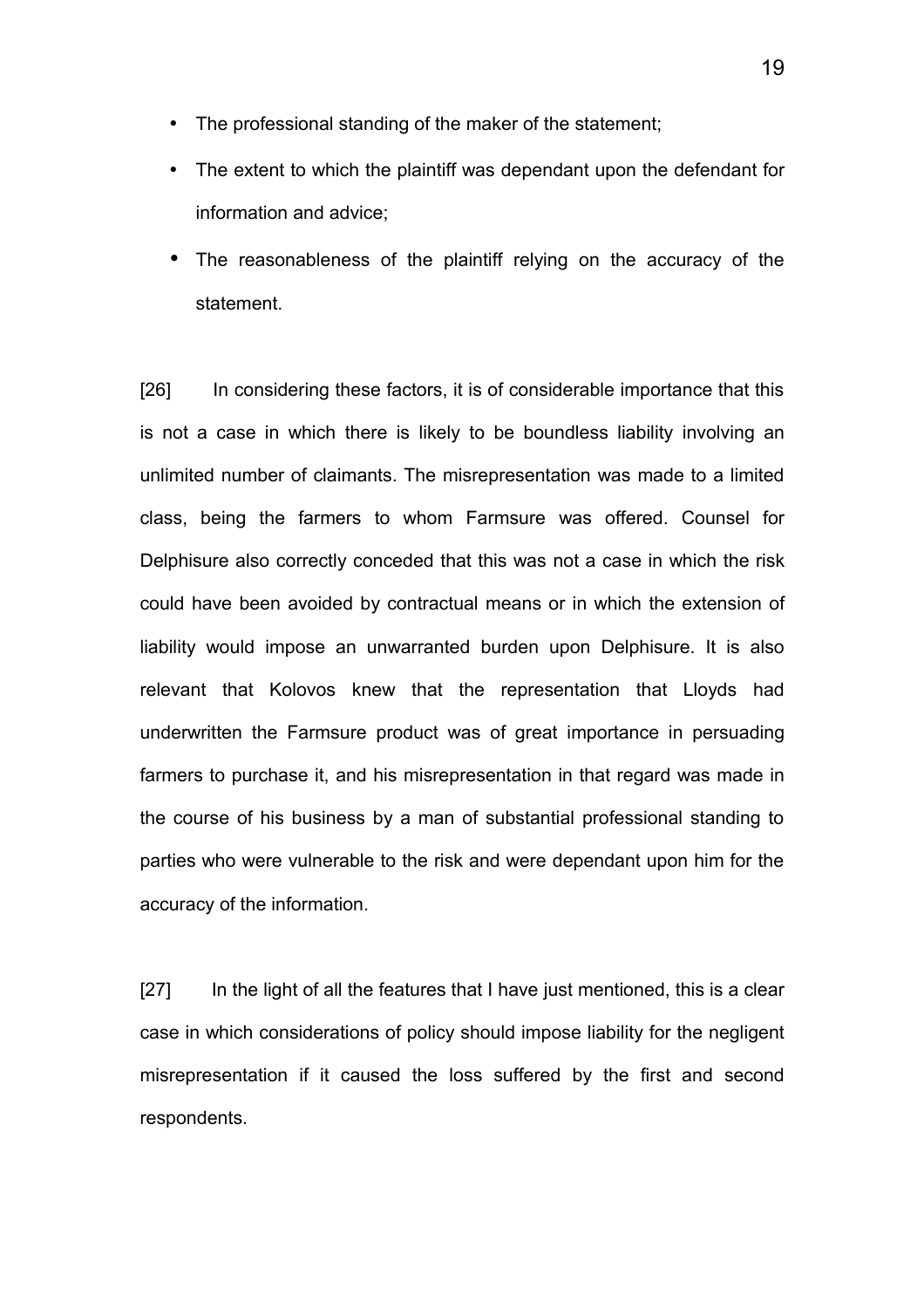[28] Having determined the issue of wrongfulness against Delphisure, it becomes necessary to consider the issue of causation. This involves two distinct enquiries: first, the application of the so-called 'but-for' test in order to determine whether the particular action concerned can be identified as the cause without which the loss in question would not have been suffered; $8$  the second being the question of legal causation, sometimes referred to as remoteness of damage,<sup>[9](#page-19-1)</sup> being whether the wrongful act is sufficiently closely linked to the loss to attract legal liability. The latter enquiry is also determined by considerations of policy but, although there may be an overlapping with the factors to be taken into account, wrongfulness should not be confused with legal causation or remoteness: and conduct which may be regarded as wrongful may well also be too remote for liability to follow.[10](#page-19-2)

[29] It was common cause on appeal that both factual and legal causation had been established in respect of the claim of the first respondent who, had he not withdrawn his application for insurance with Mutual & Federal after Scott's promotion at the Rietdak meeting on 5 May 2004, would have insured his crop with Mutual & Federal and been paid compensation when it failed. In these circumstances, it was correctly common cause that the loss suffered by the first respondent was a direct result of the misrepresentation and sufficiently closely linked to the misrepresentation to attract legal liability.

[30] On the other hand, the issue of factual causation in respect of the second respondent's claim is not as straight-forward. It was contended that

<span id="page-19-0"></span><sup>8</sup> Cf *International Shipping Co (Pty) Ltd v Bentley* 1990 (1) SA 680 (A) at 700F-G.

<span id="page-19-1"></span><sup>9</sup> Cf *Fourway Haulage* para 30-31.

<span id="page-19-2"></span><sup>10</sup> Cf *Fourway Haulage* para 31-32.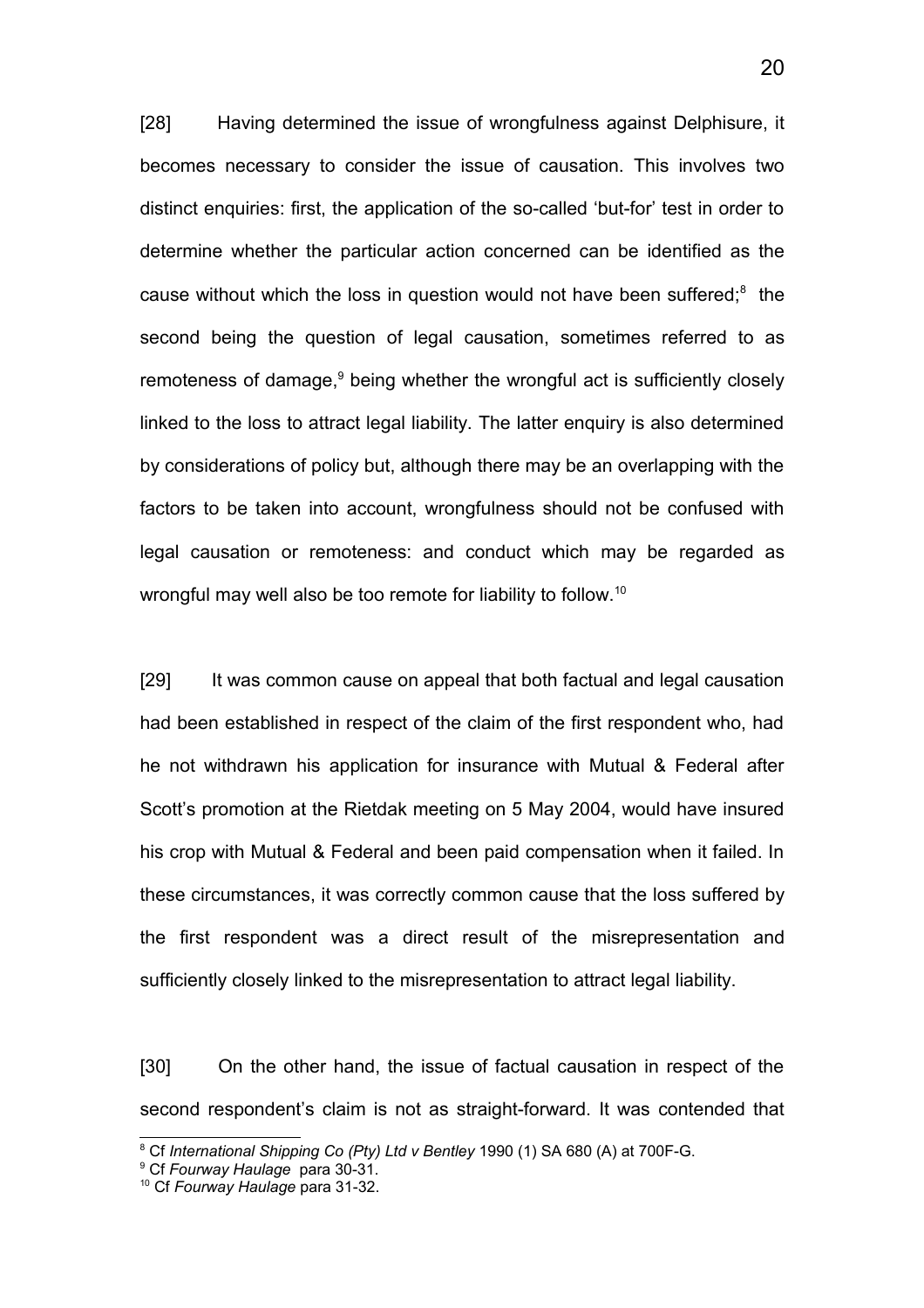the second respondent had not shown that but for Scott's presentation at the Rietdak meeting his loss would not have been suffered. The argument in this regard was twofold. First, it was argued that even had the misrepresentation relating to Farmsure not been made, the second respondent would in any event have cancelled his application to Mutual & Federal and would thus have been uninsured during the forthcoming growing season. Secondly, it was argued that even if the second respondent had been insured by Mutual & Federal, it would in all probability have refused to pay him compensation under the policy due to misrepresentations he had made in his application form.

[31] Before Mutual & Federal would accept the second respondent's application for insurance cover, it was necessary for his farm to be inspected to verify that it was likely to produce the anticipated yield reflected in the application. Although this was really nothing more than a formality according to the witness Mr E D Rabie, who admired the second respondent as a farmer and in whose hands the decision on acceptance lay, it led to Mr Lou Robertson, an agricultural insurance assessor, being delegated by Janie Louw Brokers to visit the second respondent's farm. This he did on 3 May 2004. Unfortunately for him, he arrived without having made an appointment and incurred the ire of the second respondent for failing to do so. However, the second respondent invited him into his office where they discussed the provisions of Mutual & Federal's policy. It immediately became apparent that the second respondent had a problem with the policy being conditional upon satisfactory emergence of the crop. Robertson telephoned the offices of Janie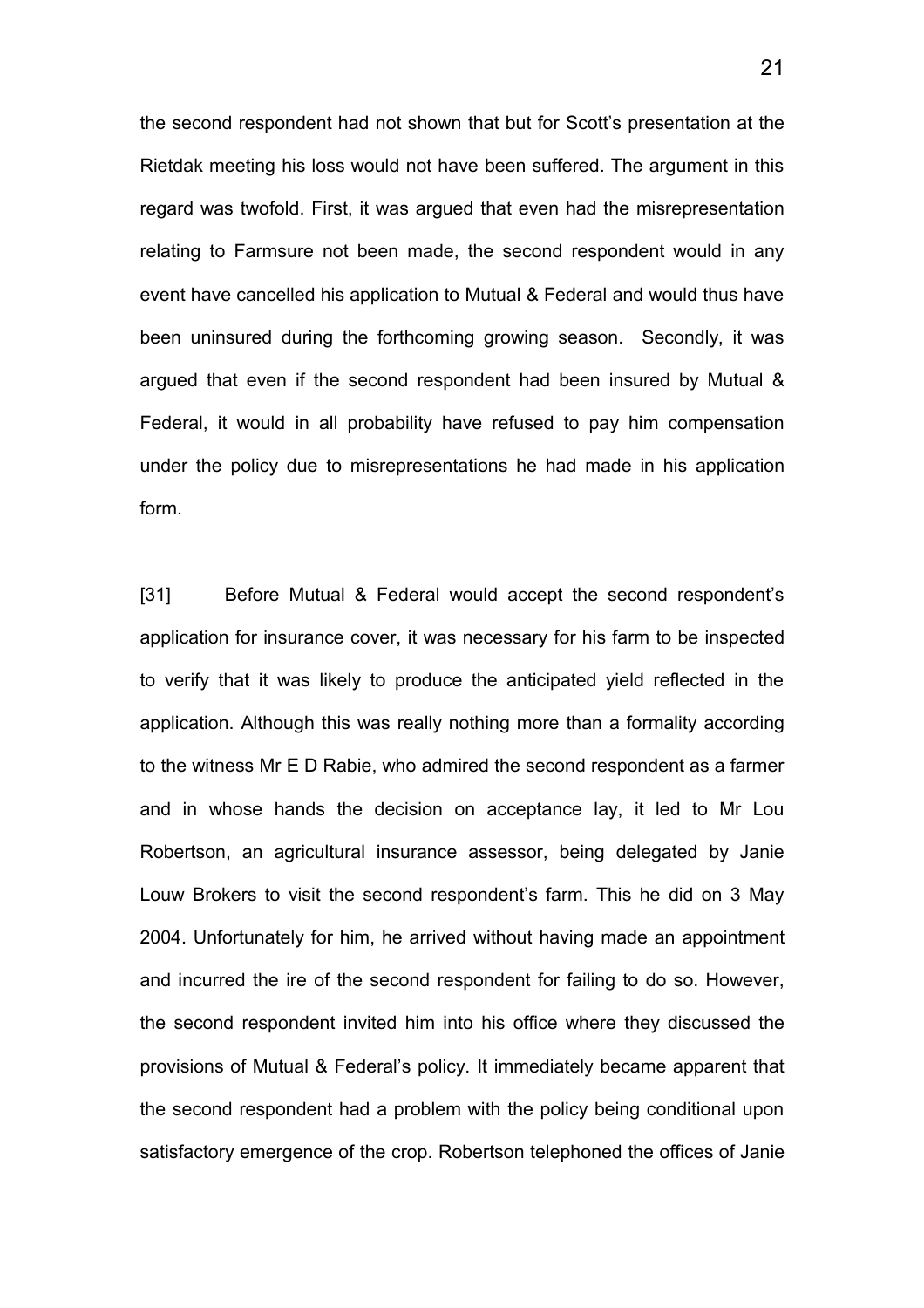Louw Brokers and obtained confirmation that the insurance was indeed conditional upon acceptable emergence after germination, that the policy did not include emergence cover and that, consequently, pre-emergence input costs would not be covered. According to Robertson, when the second respondent heard this he said he would not take the cover. Robertson then left the farm without doing the necessary inspection.

[32] There is no reason not to accept Robertson's evidence in this regard, his testimony having been corroborated by the content of a contemporaneous note he made shortly after the incident. The second respondent's evidence in this regard was most unsatisfactory. He stated that he could not recall the conversation but that emergence cover was of no real consequence to him as germination was never a problem in the district in which he farmed. However, he appears to have attempted to downplay the importance of emergence cover as, shortly after Robertson had left the farm, he telephoned his insurance broker, Van Wyk, who had sent Robertson to inspect the farm. According to Van Wyk, although the second respondent complained about Roberson having arrived at his farm without having arranged to do so, they also discussed the provisions of Mutual & Federal's policy and whether it provided for emergence cover (which provides support for Robertson's version). Their conversation appears to have become heated and, accordingy to Van Wyk, he told the second respondent to keep his Mutual & Federal application 'on the table' – from which it must be inferred that the second respondent had said that he wished to withdraw it – until there was certainty over what Farmsure would offer. It was only on 5 May 2004, after the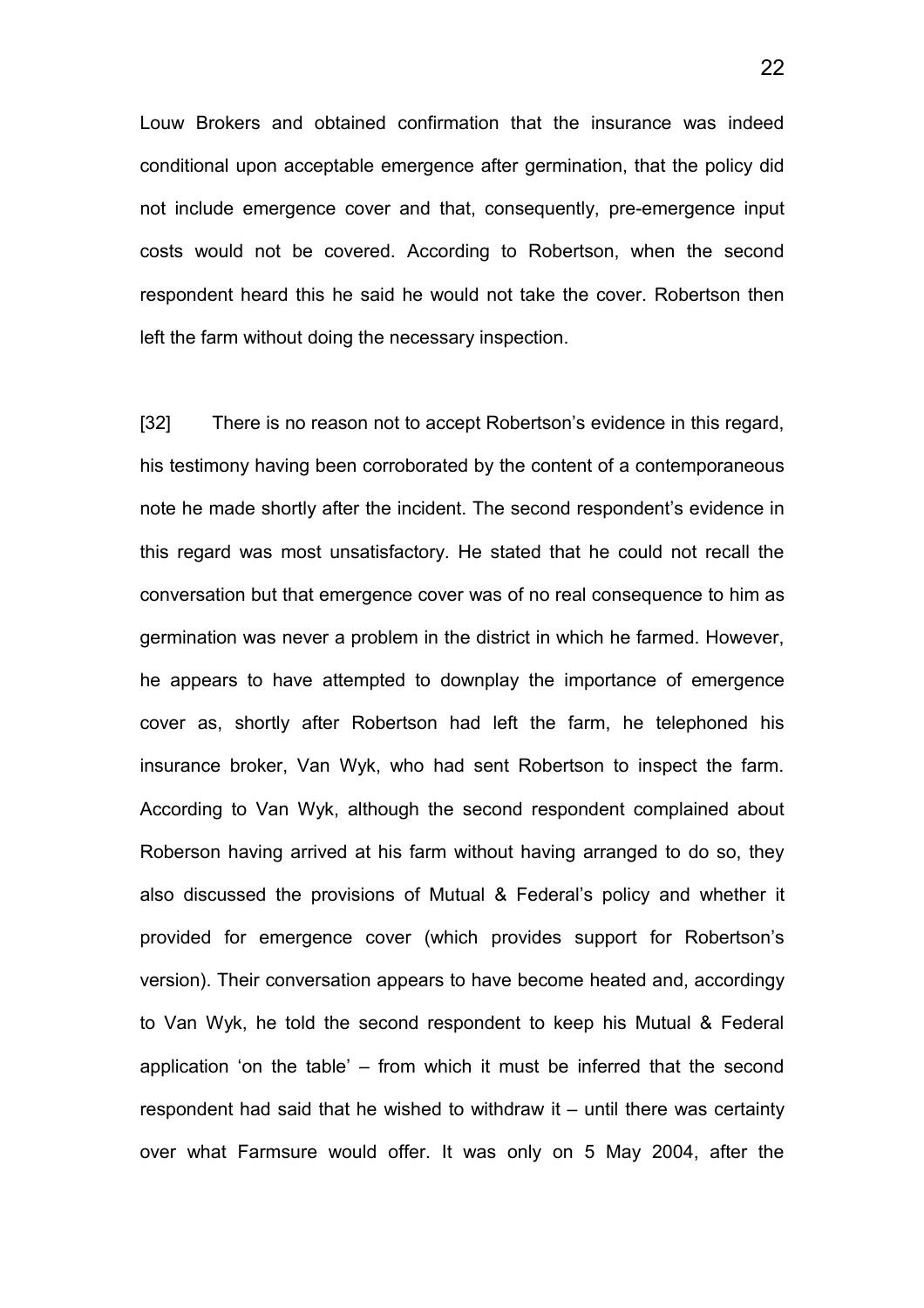presentation by Scott at the Rietdak meeting, that the second respondent telephoned and instructed him to cancel his Mutual & Federal application.

[33] There is no reason to reject Robertson and Van Wyk, whose evidence on this issue, supported as it is by Robertson's contemporaneous note, is far more compelling than that of the second respondent. It is clear from this that emergence cover was of importance to the second respondent. Not only did he tell Robertson that he did not want Mutual & Federal's policy as it lacked emergence cover but he refused to allow him to carry out his inspection while knowing it was necessary for his application to be approved. Although this may in part have been due to his anger at Robertson's unannounced arrival, he subsequently told Van Wyk that he did not want to proceed with his application. In these circumstances the fact that Van Wyk persuaded him not to withdraw his application until he had found out more about the Farmsure product so that he could make an informed decision, does not indicate a fixed intention to persist with his application should Farmsure not prove to be more attractive.

[34] In order to succeed, the second respondent must show that even if there had been no talk of the Farmsure product, he would have insured his crop with Mutual & Federal. Van Wyk persuaded the second respondent not to immediately withdraw his application to Mutual & Federal only because he believed the Farmsure product existed. There is nothing to show that he would have persuaded the second respondent not to withdraw his Mutual & Federal application if there had been no talk of Farmsure, and at no stage did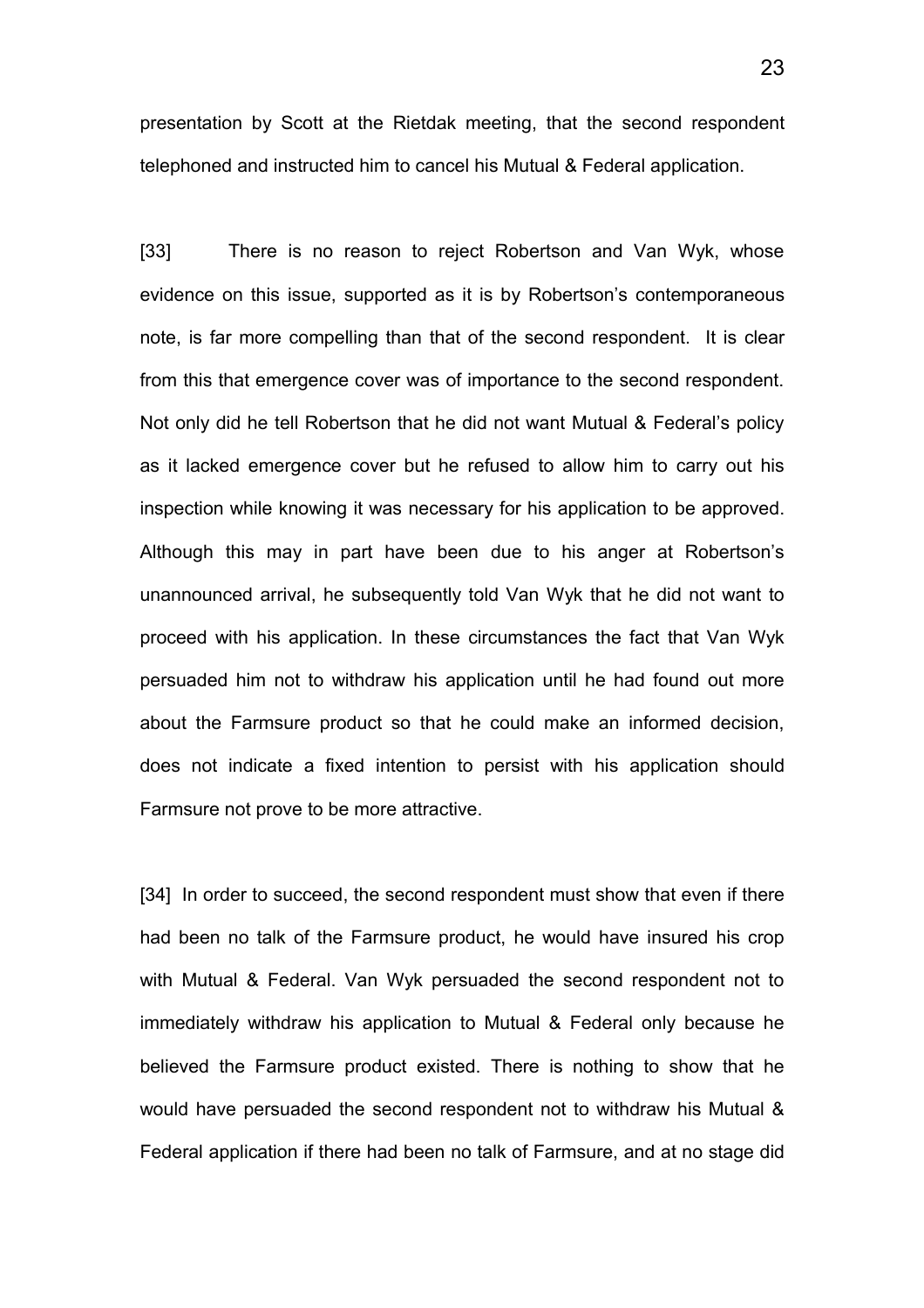the second respondent testify that he would have elected to persist with his application had the Farmsure option not been offered to him. In the light of the evidence of Robertson and Van Wyk, his denial that he had said that he did not want Mutual & Federal's insurance was clearly false. But in the light of his denial, he could hardly have testified that he would have changed his mind had he known the true state of affairs in regard to the Farmsure product, and there is no acceptable evidence that justifies such a conclusion.

[35] The second respondent has therefore failed to show that but for the misrepresentation that was made by Kolovos he would have been insured by Mutual & Federal. That being so, he failed to establish the necessary element of causation and his claim ought to have been dismissed. The appeal in respect of his claim must be upheld.

[36] Consequently, Delphisure is liable to the first respondent for whatever damages he suffered as a result of Kolovos' negligent misrepresentation that led to him not being able to recover compensation from Mutual & Federal when his crop failed. The quantum of his damages is agreed, being the sum he was awarded in the court a quo, and the appeal in respect of his claim must accordingly fail. However, the appeal in respect of the second respondent's claim must be upheld as he failed to prove that the appellant's misrepresentation caused him to suffer loss. In the light of this conclusion, only paragraph 3 of the order of the court a quo which dealt with the second respondent's claim needs to be altered.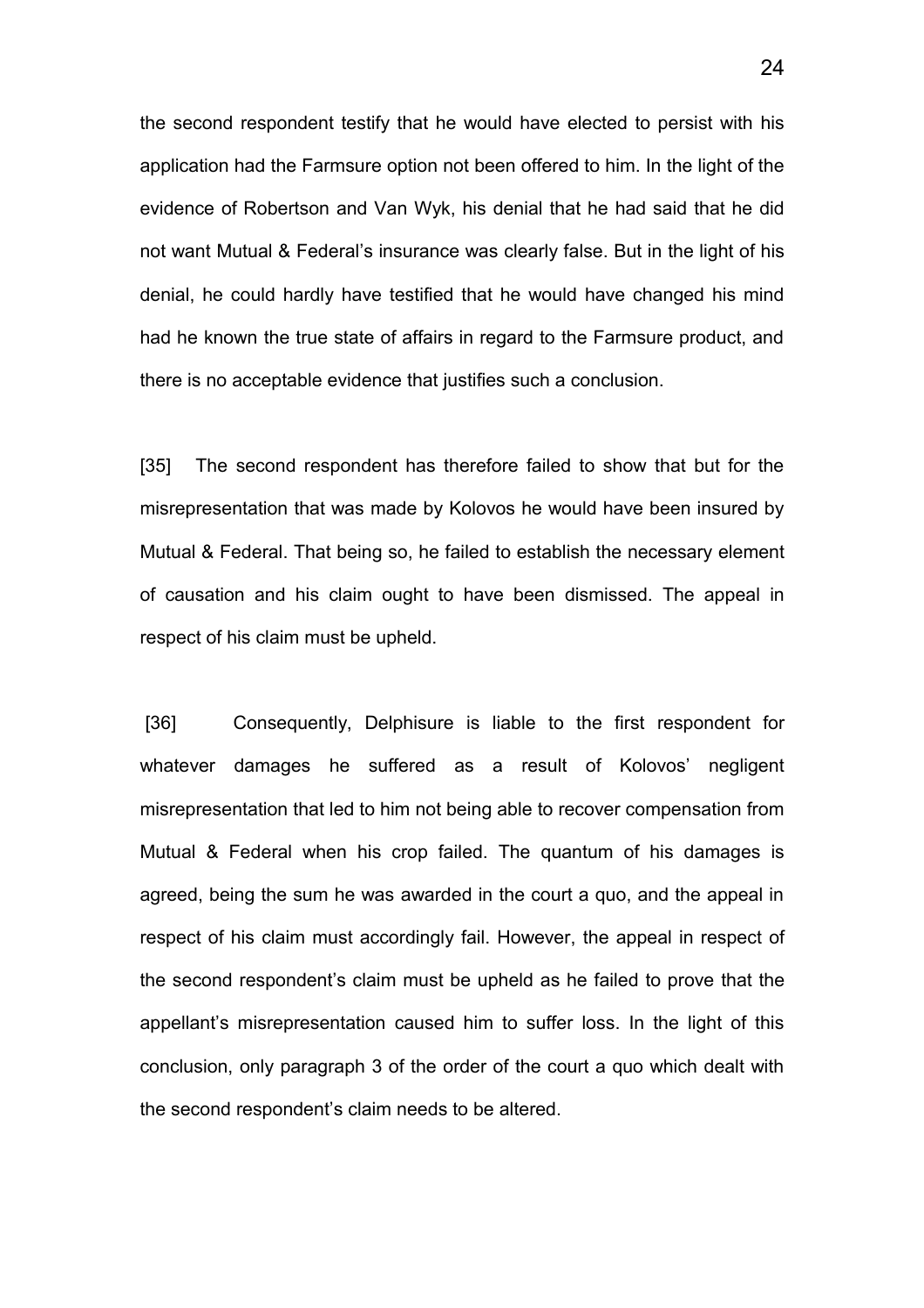[37] The general rule is for costs to follow the event. The present matter is made more complicated by Delphisure having failed in respect of the claim of one plaintiff but succeeded in respect of the claim of the other. In these circumstances it would be unfair to burden the unsuccessful plaintiff (the second respondent) with all of Delphisure's costs. An examination of the record shows that about 30 per cent of the duration of the trial related solely to the claim of the second respondent. In addition, the second respondent was one of three respondents in the appeal, and the only one that was unsuccessful. In these circumstances I think it is fair to all to order the second respondent to pay 30 per cent of Delphisure's costs in both the trial and the appeal.

[38] Two other issues must be briefly mentioned in regard to costs. First, Delphisure contended in its heads of argument that if it was to be held liable so, too, should Bexsure as a result of Scott's negligence. In response, Bexsure contended in its heads that it could not be held liable at this stage as Delphisure had not served a notice on it under rule 13(8) and there was no lis between them as defendants. This gave rise to Delphisure bringing a conditional application for leave to serve a notice under rule 13(8) should Bexsure's contentions be upheld. There is no merit in Bexsure's argument and its counsel, wisely, abandoned the point during the appeal. In any event, in the light of the finding that Scott had not been negligent, the issue is academic and I mention it only in order to record that we were informed by counsel for the parties that no costs order relating to this application would be

25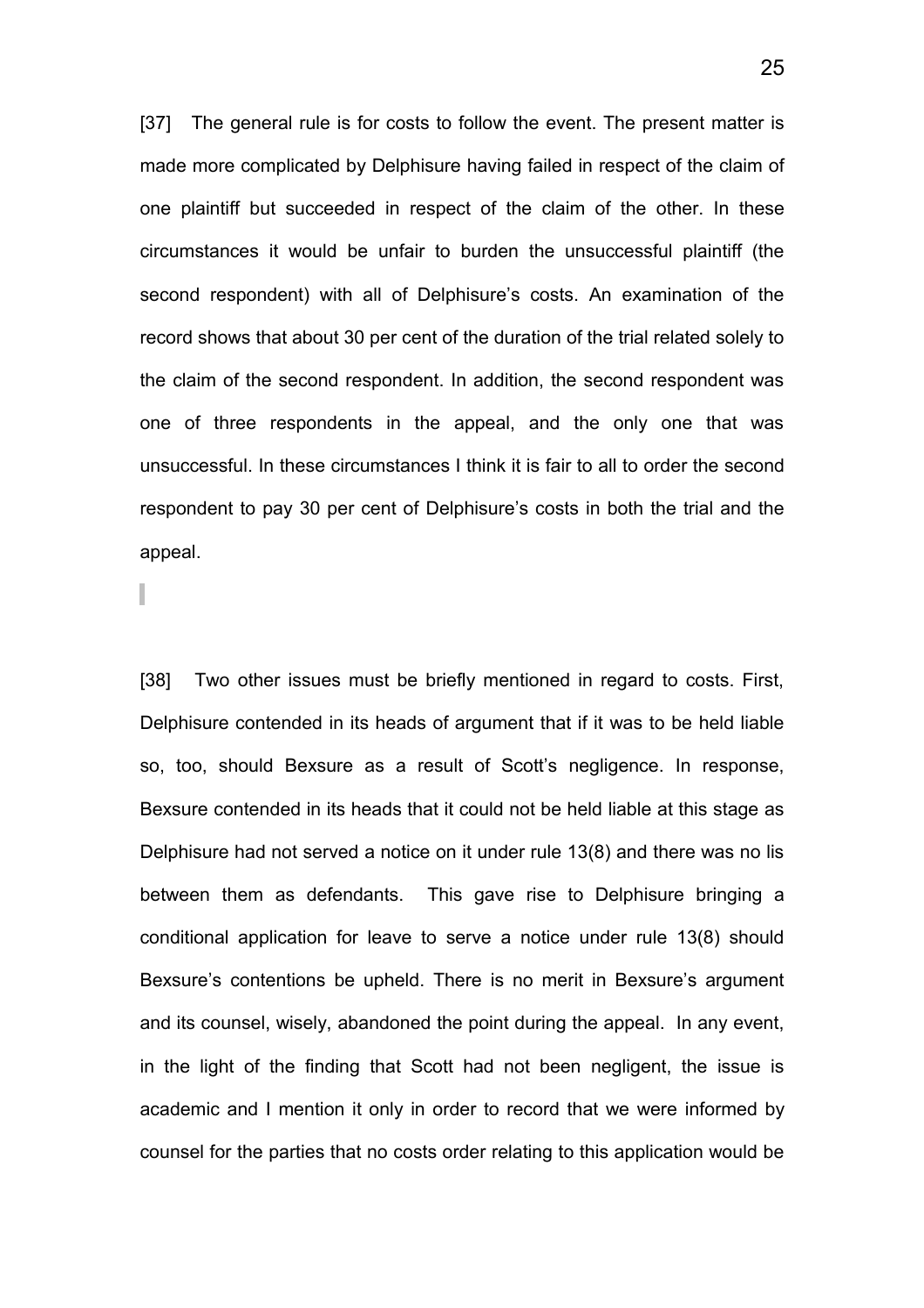sought. Secondly, certain parties employed two counsel, and the costs attendant upon doing so are justifiable.

[40] It is therefore ordered:

- 1 The appellant's appeal in respect of the claim of the first respondent is dismissed.
- 2 The appeal in respect of the claim of the second respondent is upheld, and para 3 of the order of the court a quo is set aside and substituted with the following:

'The second plaintiff's claim against the second defendant is dismissed, and the second plaintiff is to pay 30 per cent of the second defendant's costs.'

- 3 The appellant is to pay the first and third respondent's costs of appeal, such costs to include the costs of two counsel where so employed.
- 4 The second respondent is to pay 30 per cent of the appellant's costs of appeal, such costs to include the costs of two counsel.

L E LEACH JUDGE OF APPEAL

 $\_$ 

#### APPEARANCES